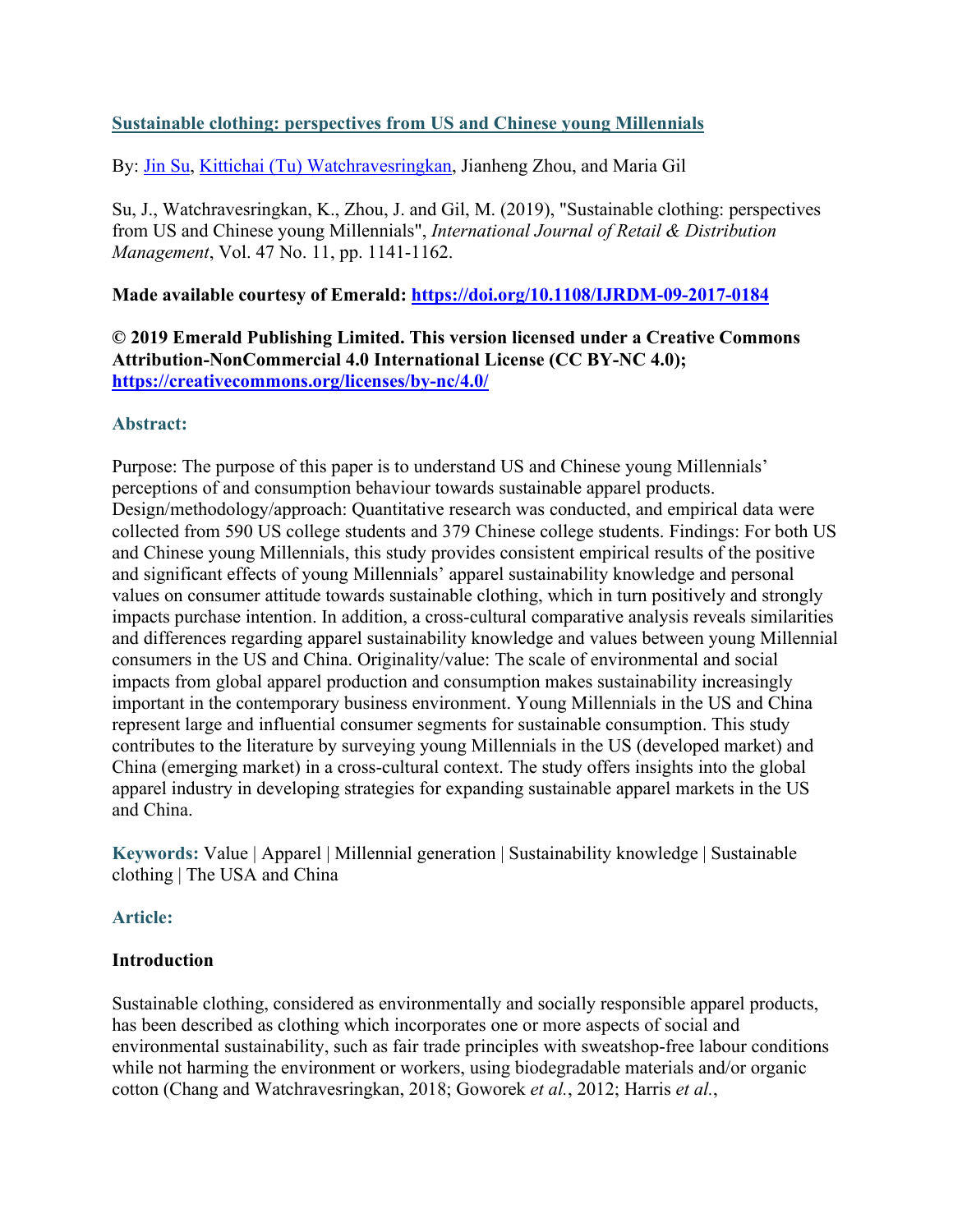2016; Henninger *et al.*, 2016; Joergens, 2006; McNeill and Moore, 2015). Specific understanding of sustainability issues in the apparel industry is important, as producing and retailing apparel products represent a large industry with great adverse environmental and social impacts (Goworek *et al.*, 2012; Hill and Lee, 2012; Ritch, 2015; Rothenberg and Matthews, 2017). The apparel industry, an ideal exemplifier of the global supply chain (Su, 2013), is characterized by the intense use of chemical products and natural resources, significant issues with the generation of waste and heavily criticized labour practices and conditions. Few industries have attracted as much public attention as the apparel industry, and few are more challenged by sustainability concerns that have recently emerged in the media and public (Caniato *et al.*, 2012). In recent years, issues of environmental protection and social equity in the apparel industry have received increased attention, with apparel firms implementing a variety of environmentally and socially responsible initiatives throughout their supply chains (Dickson *et al.*, 2009; Goworek *et al.*, 2012; Park and Kim, 2016). As the industry works towards being more environmentally and socially conscious, it is equally important to involve consumers in the process and encourage utilization of sustainable apparel products.

Given the growing presence of sustainable products in US and Chinese markets, this study attempts to investigate US and Chinese young Millennial consumers' perspectives and consumer behaviour towards sustainable apparel products. Particularly, the study has two purposes. First, the study specifically aims to investigate the role of young Millennials' values and apparel sustainability knowledge in impacting their attitude and willingness to purchase sustainable clothing. Literature supports the assertion that knowledge is a determinant of eco-conscious consumer behaviours, and a lack of knowledge is a constraint (Hill and Lee, 2012; Connell, 2010; Hwang *et al.*, 2015; Rothenberg and Matthews, 2017). Studies have also shown that values influence behavioural decisions and values, as abstract cognitions serve as standards for attitudinal and behavioural processes (Cai and Shannon, 2012; Ma and Lee, 2012). Consumers' personal values are associated with the formation of beliefs and attitudes and often influence intentions to behave in a certain way (Ajzen and Fishbein, 1980). Our review of relevant literature indicates a lack of empirical research that systematically examines how young Millennial consumers' apparel sustainability knowledge and their personal values impact their attitudes towards sustainable apparel consumption.

Second, the study is designed to conduct a cross-cultural comparative analysis to understand similarities and differences between the USA (developed market) and China (emerging market) by investigating Millennial consumers' apparel sustainability knowledge and values. Furthermore, the study examines whether apparel sustainability knowledge and values impact consumer attitude and willingness to buy sustainable apparel products in a similar manner in both countries. There is a rising interest in sustainable consumption and production in traditional innovation leaders such as the USA and in rising innovators such as China (United Nations, 2015). As indicated in the United Nations report, China stands out as the clearest example in recent decades of how the industrial transformation of an economy impacts social transformation (United Nations, 2015). In terms of the global apparel market size, the USA and China are the top two countries – the US apparel market is expected to grow from US\$225bn in 2012 to US\$385bn in 2025, while China's apparel market is expected to grow from US\$150bn in 2012 to US\$615bn in 2025 (Statista, 2019). The contemporary scale of clothing consumption in the USA and China calls for sustainable consumer behaviour. Millennials in both the USA and China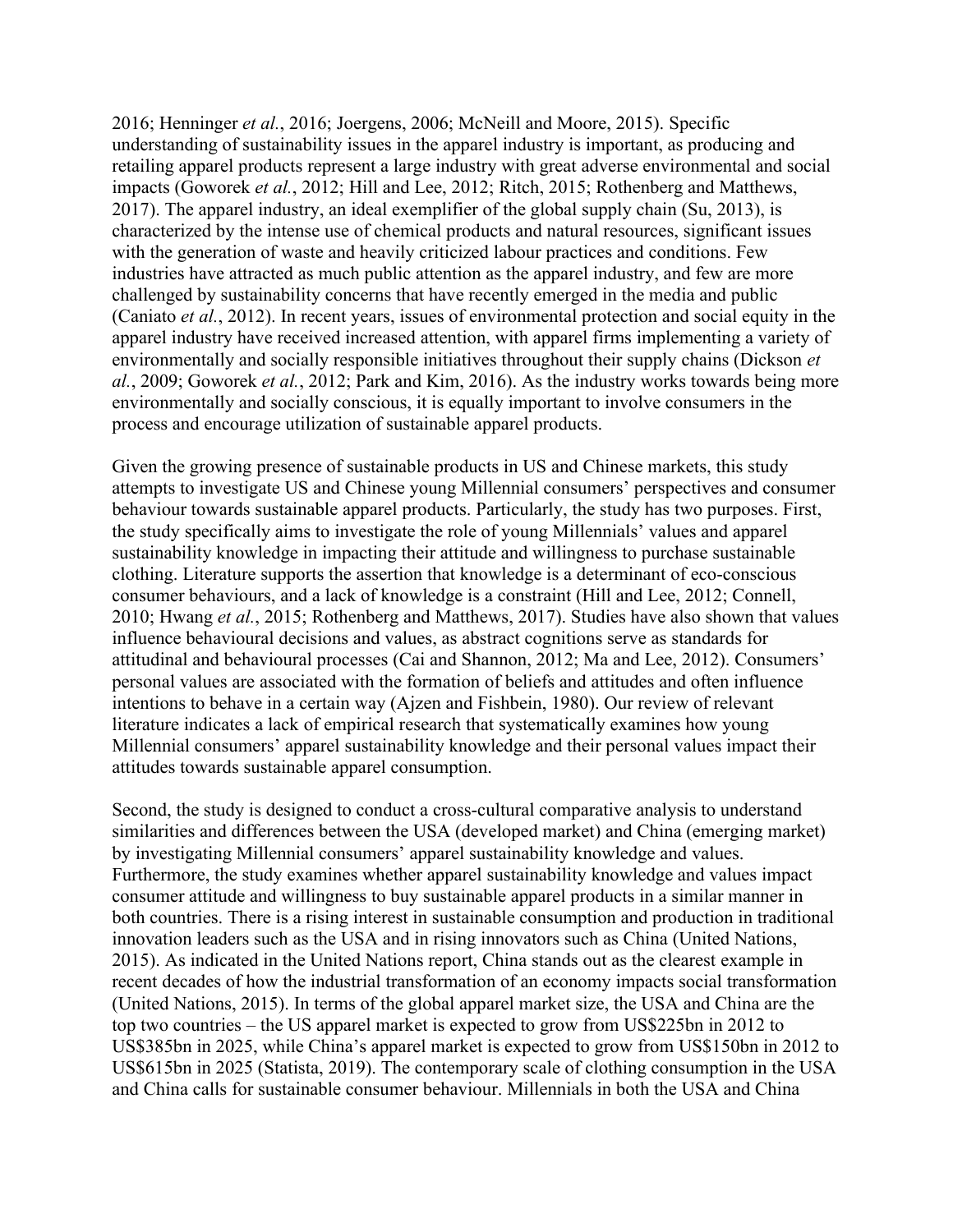represent powerful emerging consumers for the apparel industry's sustainability initiatives (Nielsen, 2016); however, they grew up in two different cultures. Thus, comparing Chinese and US Millennials in this study advances our understanding of sustainable apparel consumer behaviours in a cross-cultural context.

The study of sustainable consumer behaviour in an emerging market like China is important for three reasons. First, with the significant achievements of economic development from over 30 years of rapid urbanization and industrialization, China is facing serious environmental deterioration (Liu *et al.*, 2016; Schroeder, 2014). As China is a major powerhouse of global apparel production, it is undeniable that awareness of environmental and social problems, including pollution, labour issues and working conditions, has grown in recent years in China (Li and Wu, 2017; Song, 2017; Zhu and Sarkis, 2016). Second, Chinese consumers' increasing concern about sustainability pushes the apparel industry to develop a sustainable production and consumption system and drives the rapid increase in the size of the sustainable clothing market (Cerini, 2016; WGSN Insider, 2016). Interest in sustainable clothing production and consumption is growing, as evidenced by more apparel designers and businesses promoting a sustainable lifestyle in China (Lam, 2017; Song, 2017). Having a large consumer base, China's competitive advantage makes it an attractive market for sustainable apparel and textile products. Finally, most research on sustainable consumption has originated from, and focused on, western countries. Academic research attention to consumer's sustainable consumption behaviour in China has been very limited so far; therefore, more sustainable consumption research is needed from Chinese consumers' perspective and in a cross-cultural context (Geng *et al.*, 2017; Kolk *et al.*, 2010; Zhu and Sarkis, 2016).

This study offers potential contributions to the sustainable apparel consumption literature by empirically addressing the following research questions:

*RQ1.* Is there any difference between consumers in the USA and China on apparel sustainability knowledge?

*RQ2.* Is there any difference between consumers in the USA and China on personal values?

*RQ3.* How do consumer's apparel sustainability knowledge and values impact consumer attitude which in turn affects purchase intention towards sustainable apparel products?

*RQ4.* Do the consumer's apparel sustainability knowledge and values impact attitude and purchase intention towards sustainable apparel products in a similar manner for the USA and China?

In the following two sections, the relevant literature review and the research conceptual framework are presented. Subsequently, the research methodology is described, followed by the data analysis and results. Finally, the paper discusses the results, implications and future study directions.

## **Literature review**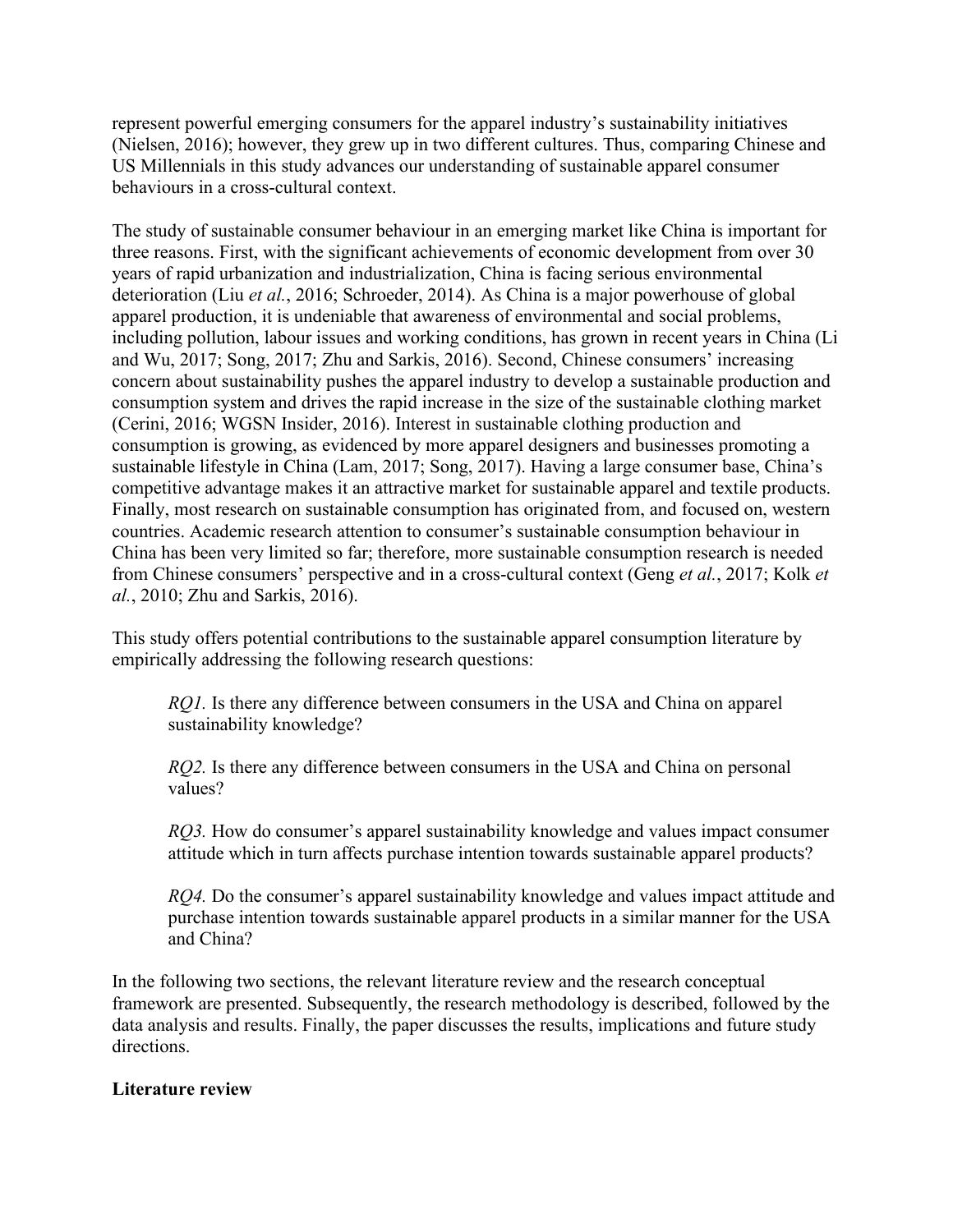Millennials in the US and China: emerging powerful consumers for sustainable apparel products

Understanding Millennial shopper behaviour is essential in today's retail environment (Hall and Towers, 2017). The Millennial generation, born between 1980 and 2000, consists of the demographic cohort of 17–37 years old as of 2017 (Goldman Sachs Group, 2017). Millennials make up more than 30 per cent of the planet's population, which translates into 2.4bn people age 17–37 around the world (US Census Bureau, 2017). As a consumer group, it is just starting to flex its spending power, which will grow significantly in the coming years (Nielsen, 2016). Several empirical surveys identify Millennials worldwide as the most sustainable generation to date (Euromonitor International, 2016; Nielsen, 2015). Millennials seek products that are sustainable, ethical, artisanal, repairable and long lasting (Euromonitor International, 2016). In particular, the search for sustainable behaviour is pushing Millennials to adopt new consumer habits, more in line with their values, which translates into their willingness to pay more for ecofriendly and ethical products and services (Gazzola *et al.*, 2017).

There were about 92.97m Millennials (age 17–37) in the US in 2017, constituting about 28.7 per cent of the total US population (US Census Bureau, 2017). Millennials in the USA are the biggest generation in US history – even bigger than the Baby Boomers; they have grown up in a time of rapid change, giving them a set of priorities and expectations sharply different from previous generations (Goldman Sachs Group, 2017). Marketers have estimated that Millennials in the USA alone had spending power worth \$200bn (Solomom, 2015) annually by 2017. Previous research indicates the US Millennial generation is a main target consumer group for companies with sustainable attributes, and these young consumers represent a large and powerful consumer segment with a long future of potential consumer decisions, as they are only now entering young adulthood (Hill and Lee, 2012; Hwang *et al.*, 2015). According to a study from The NPD Group, US Millennials placed even greater weight on social consciousness: 78 per cent said it was important (Conley, 2015), and younger Millennial women (age 18–24) felt most strongly about corporate social responsibility, with the fact that 85 per cent rated it important to their shopping (Conley, 2015).

The Millennial generation in China has been growing up with China's rapid economic growth, a fact which affects their daily lives. In 2016, the total population in China was 1.37bn people; noticeably, the population count in the age group of 16–36 was about 434.1m people, constituting about 31.6 per cent of China's total population (US Census Bureau, 2017). To put the power of this consumer segment into perspective, the head count of China's Millennials alone is more than the entire US population, which was about 324m in 2016 (US Census Bureau, 2017). Chinese Millennials have become the country's biggest consumer group (Wang, Y., 2017) and are considered one of the most important market segments for apparel products (O'Cass and Choy, 2008). Retailers have been attracted to this consumer segment due to its size and emerging consumer spending power. Most Chinese Millennials are the only child in their families, and they represent a generation of young adults whose lifestyle is quite different from previous generations (Podoshen *et al.*, 2011; Wang, H.H., 2017; Yang *et al.*, 2018; Yi *et al.*, 2010). They are technologically connected to the global marketplace. They highly regard the power of economic freedom, social freedom and are aware of emerging global, social, technological and cultural issues (O'Cass and Siahtiri, 2014; Wang, H.H., 2017; Yang *et al.*, 2018). This generation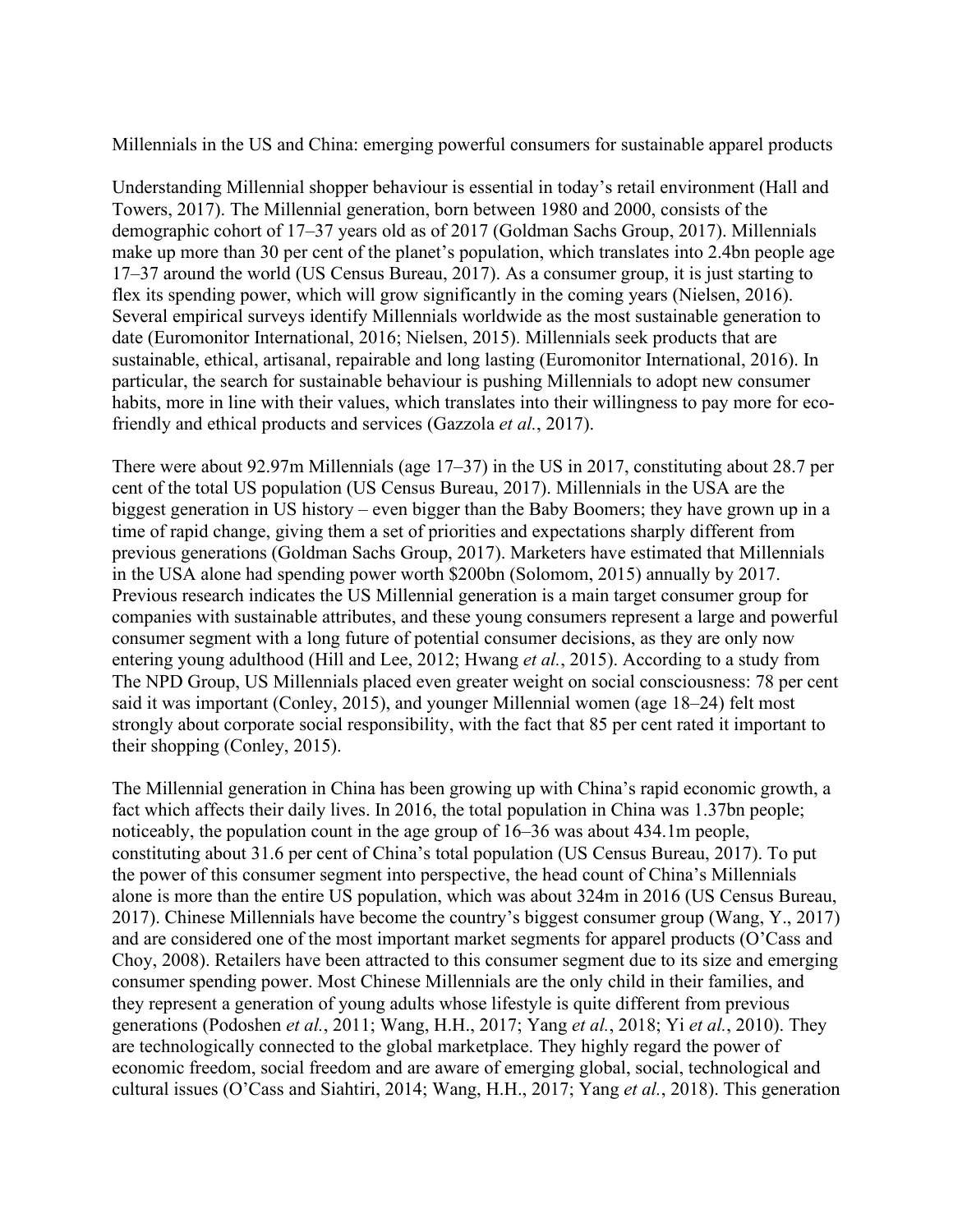appreciates sustainable lifestyles and is interested in health and well-being issues in China, as sustainability is heavily promoted through all channels in China (Geng *et al.*, 2017; Zhu and Sarkis, 2016). As with their US counterparts, young Chinese consumers' perceptions of and attitudes towards sustainable clothing have hardly been studied thus far. Due to the huge social and cultural impacts the young Millennial generation plays in society and their market potential in the apparel retail industry, understanding young Chinese Millennials' views provides valuable and comparable insights to global sustainable apparel marketers.

### Apparel sustainability knowledge

Sustainability knowledge has been studied in the literature, and authors such as Dickson (2000) and Shen *et al.* (2012) reported that respondents admit they are not knowledgeable of sustainability issues. We would expect that knowledge and concern are increasing in part due to promotion of scientific studies and social campaigns in media. In 2010, Kozar and Hiller Connell (2010) reported that half of their sample (55 per cent) indicated being knowledgeable about apparel firms operating in a socially responsible manner. Additionally, their respondents felt informed about issues surrounding domestic (49 per cent) and foreign (62 per cent) clothing manufacturing.

McDonald *et al.* (2009) found that consumers process sustainability in decision making differently among product categories. General environmental concern may not carry over to the apparel industry specifically (Gam, 2011; Connell, 2010). Even with an increasing universal awareness of environmental and ethical issues, consumers who purchase apparel are often confused by the meaning of sustainability (Connell, 2010). Previous studies found that consumers have a broad awareness of environmental issues and lack knowledge specific to the apparel industry (Gam and Banning, 2011; Connell, 2010). Even environmentally conscious consumers have little knowledge of the environmental impact of apparel purchases (Connell, 2010). The notion of ethical clothing is complex, as reflected by the use of various terms such as eco, organic, fair trade or recycled apparel. In addition, inclusion of sustainability in apparel purchasing decisions may be especially complicated due to additional evaluative criteria such as fit and aesthetic preferences (Gam, 2011; Connell, 2010).

## Schwartz values

Values are abstract principles that are central to an individual's self-concept. They act as guides for assessing situations and determining an individual's social and ideological positions (Bardi and Schwartz, 2003; Ladhari and Tchetgna, 2015; Schwartz, 1992, 1994). Schwartz defined a value as a belief pertaining to desirable end states or modes of conduct that transcends specific situations, guides selection or evaluation of behaviour, people and events, and is ordered by importance relative to other values to form a system of value priorities (Schwartz, 1992, 1994). Values are important for understanding various social and psychological phenomena (Bardi and Schwartz, 2003) and are believed to play the role of fundamental beliefs that direct or motivate our behaviours and decision making. Bardi and Schwartz (2003) maintained that people might act in accordance with their values even when they do not consciously think about them; thus, values may operate outside of awareness but are available for retrieval from memory. Values are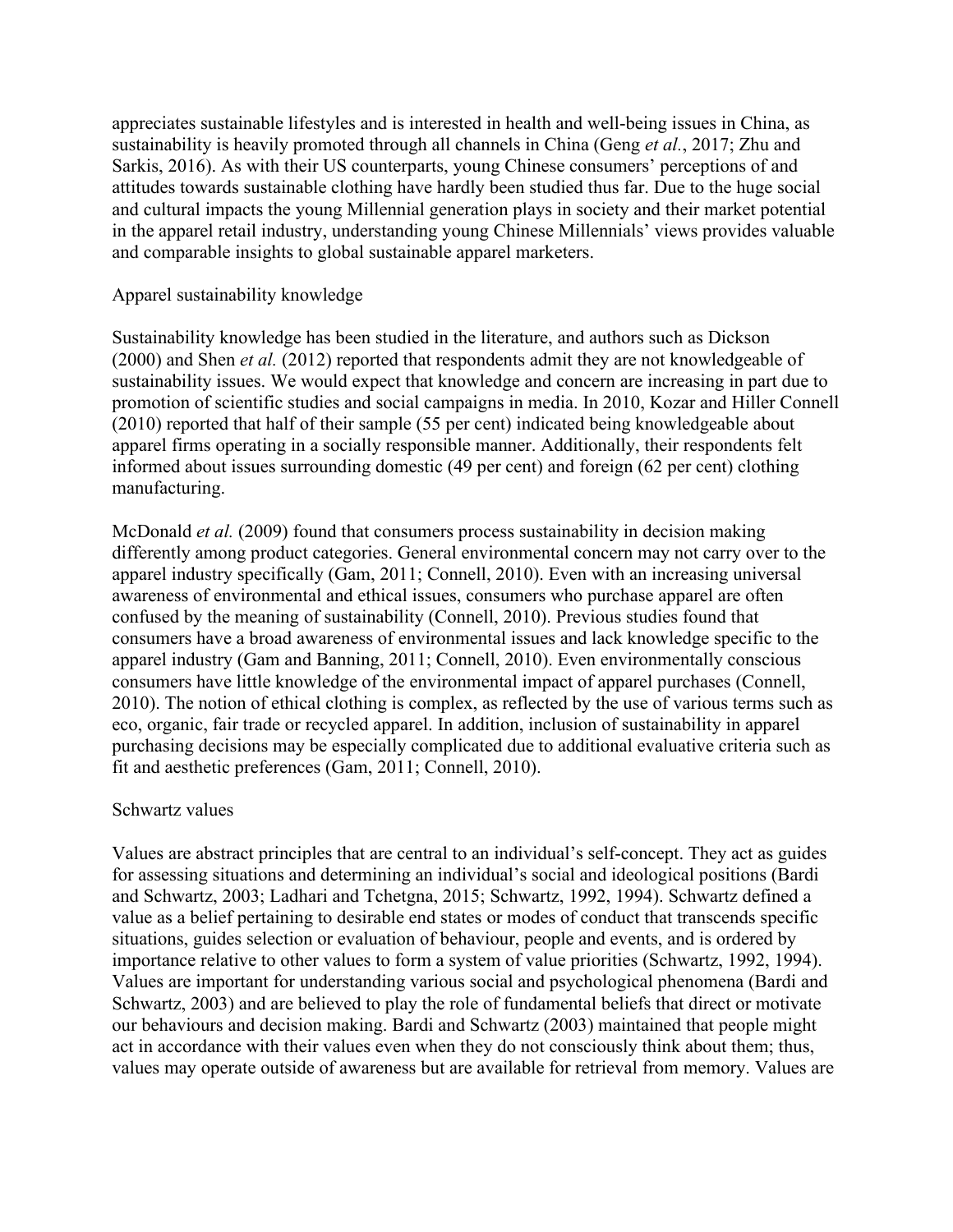relatively stable motivational characteristics of persons that change little during adulthood (Bardi and Schwartz, 2003).

Based on universal requirements of human existence, Schwartz and Bilsky (1987) identified 56 values and specified a set of dynamic relations among the motivational types of values in an integrated manner. In total, 44 value items in their study have demonstrated substantial consistency of meanings across cultures (Bardi and Schwartz, 2003; Schwartz, 1994; Schwartz and Sagiv, 1995). The Schwartz (1992) value theory defines ten broad values according to the motivation that underlies each one, and the existence of ten value types has been empirically validated in many countries (Bardi and Schwartz, 2003). These ten value types include power, achievement, hedonism, stimulation, self-direction, universalism, benevolence, tradition, conformity and security (Table I). The pursuit of each value has psychological, practical and social consequences (Bardi and Schwartz, 2003). Furthermore, the ten value types were grouped into the four broader, most fundamental aspects of the Schwartz value system, including selfenhancement, self-transcendence, conservation and openness to change (Schwartz, 1992, 1994; Schwartz and Bilsky, 1987).

| dimensions and types Definition |                                                                                                                         | <b>Items</b>                                                                                                                            |  |  |  |
|---------------------------------|-------------------------------------------------------------------------------------------------------------------------|-----------------------------------------------------------------------------------------------------------------------------------------|--|--|--|
| Self-enhancement                |                                                                                                                         |                                                                                                                                         |  |  |  |
| Power                           | Social status and prestige, control or<br>dominance over people and resources                                           | Social power, authority, wealth                                                                                                         |  |  |  |
| Achievement                     | Personal success through demonstrating<br>competence according to social standards                                      | Successful, capable, ambitious, influential                                                                                             |  |  |  |
| <b>Openness to change</b>       |                                                                                                                         |                                                                                                                                         |  |  |  |
| Hedonism                        | Pleasure and sensuous gratification for oneselfPleasure, enjoying life                                                  |                                                                                                                                         |  |  |  |
| Stimulation                     | Excitement, novelty, and challenge in life                                                                              | Daring, a varied life, an exciting life                                                                                                 |  |  |  |
| Self-direction                  | Independent thought and action-choosing,<br>creating, exploring                                                         | Creativity, freedom, independent, curious,<br>choosing own goals                                                                        |  |  |  |
| Self-transcendence              |                                                                                                                         |                                                                                                                                         |  |  |  |
| Universalism                    | Understanding, appreciation, tolerance and<br>protection of the welfare of all people and of<br>nature                  | Broadminded, wisdom, social justice,<br>equality, a world at peace, a World of beauty,<br>unity with nature, protecting the environment |  |  |  |
| Benevolence                     | Preservation and enhancement of the welfare<br>of people with whom one is in frequent<br>personal contact               | Helpful, honest, forgiving, loyal, responsible                                                                                          |  |  |  |
| <b>Conservation</b>             |                                                                                                                         |                                                                                                                                         |  |  |  |
| Tradition                       | Respect, commitment and acceptance of the<br>customs and ideas that traditional culture or<br>religion provide the self | Humble, accepting my portion in life, devout,<br>respect for tradition, moderate                                                        |  |  |  |
| Conformity                      | Restraint of actions, inclinations, and impulsesPoliteness, obedient, self-discipline,                                  |                                                                                                                                         |  |  |  |
|                                 | likely to upset or harm others and violate<br>social expectations or norms                                              | honouring parents and elders                                                                                                            |  |  |  |
| Security                        | Safety, harmony and stability of society, of<br>relationships, and of self                                              | Family security, national security, social<br>order, clean, reciprocation of favours                                                    |  |  |  |

Table I. Definitions of types of values and the items that represent and measure them **Schwartz value** 

**Source:** Bardi and Schwartz (2003)

## **Conceptual framework and research hypotheses**

Theoretical grounding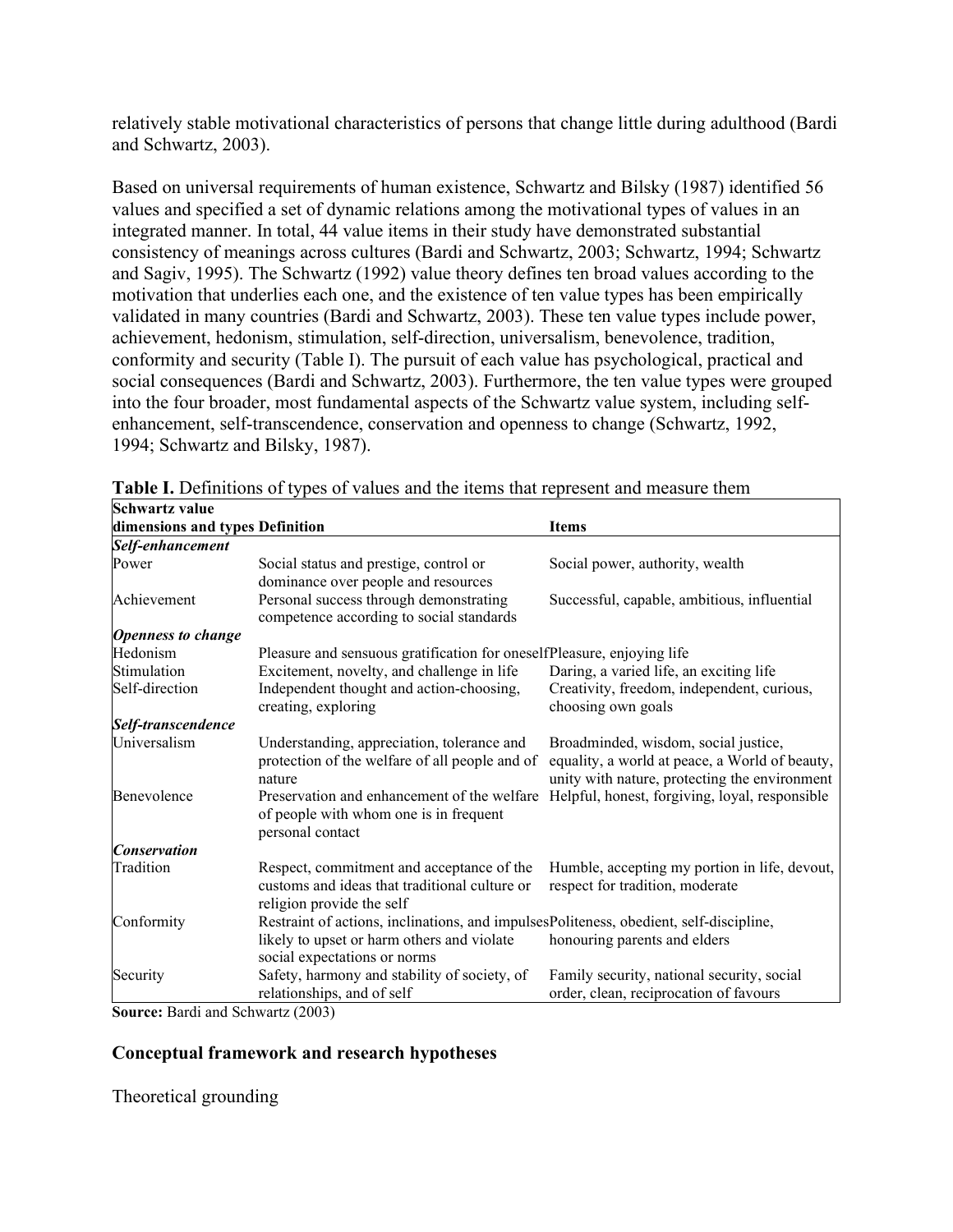The theories underlying this research include the hierarchical relationship between values, attitudes and behaviours (Homer and Kahle, 1988), Fishbein's attitude theory (Fishbein, 1963; Fishbein and Ajzen, 1975) and cultural perspective (Ferraro, 2005; Hofstede, 1980, 1991; Hofstede and Bond, 1988).

**Value–attitude–behaviour model.** Homer and Kahle's (1988) value–attitude–behaviour model integrates the interrelationships between values, attitudes and behaviours by positing a hierarchical influence of cognitions in which "the influence should theoretically flow from abstract values to mid-range attitudes to specific behaviours" (p. 638). Hence, the model implies a major flow of causation from values to attitudes to behaviour. Thus, the main feature of the model is its emphasis on the mediating role of attitudes on the values and behaviours relationship. Previous studies confirmed Homer and Kahle's value–attitude–behaviour hierarchy model in green consumer behaviour (do Paço *et al.*, 2013, 2019; Follows and Jobber, 2000; Jacobs *et al.*, 2018).

**Fishbein's attitude theory.** Fishbein's attitude theory (Fishbein, 1963; Fishbein and Ajzen, 1975) offers theoretical support for the study. According to Fishbein's attitude theory, a person's attitude is a function of his or her salient beliefs at a given time, and salient beliefs are those activated from memory and "considered" by the person in a given situation (Fishbein and Ajzen, 1975). The basic theoretical proposition of Fishbein's attitude theory is that it proposed a causal flow among three cognitive variables: beliefs, evaluations or attitudes and intentions (Mitchell and Olson, 1981). Knowledge shapes an individual's beliefs, and attitude is derived from a group of beliefs that one holds about the object of the behaviour (Ajzen and Fishbein, 1980). Fishbein's attitude theory has been widely applied in research studies regarding environmentally sustainable and ethical consumer behaviours (Chang and Watchravesringkan, 2018; Geng *et al.*, 2017; Paul *et al.*, 2016).

**Cultural perspective.** Culture is a system that is learned and reflected in behavioural patterns of members of a society; it is everything people have, think and do as members of their society (Ferraro, 2005). Hofstede's studies (Hofstede, 1980, 1991; Hofstede and Bond, 1988) identify five cultural dimensions including individualism (focus on self and immediate family) vs collectivism (concern for the extended group), large vs small power distance (expectance/acceptance of an unequal distribution of power), strong vs weak uncertainty avoidance, masculinity (assertiveness and ambitious) vs femininity (non-competitiveness and concern for relationships), and long- vs short-term orientation (cultural traits including persistence and thrift). Culture has a profound influence on all aspects of apparel and retail business operations and consumer behaviour. For example, culture impacts values, lifestyles and consumer intentions to purchase apparel products (O'Cass and Siahtiri, 2013; Seock and Lin, 2011; Xiao and Kim, 2009) and influences perceptions about ethical behaviour (Chung *et al.*, 2008; Vitell, 2015). Despite the emergence of a global market with young adults sharing similar consumer preferences, such as sustainable products, the existence of cultural and social differences should be acknowledged (Muralidharan and Xue, 2016).

The above theories provide justification for investigating US and Chinese young Millennials' perceptions of and consumption behaviour towards sustainable apparel products.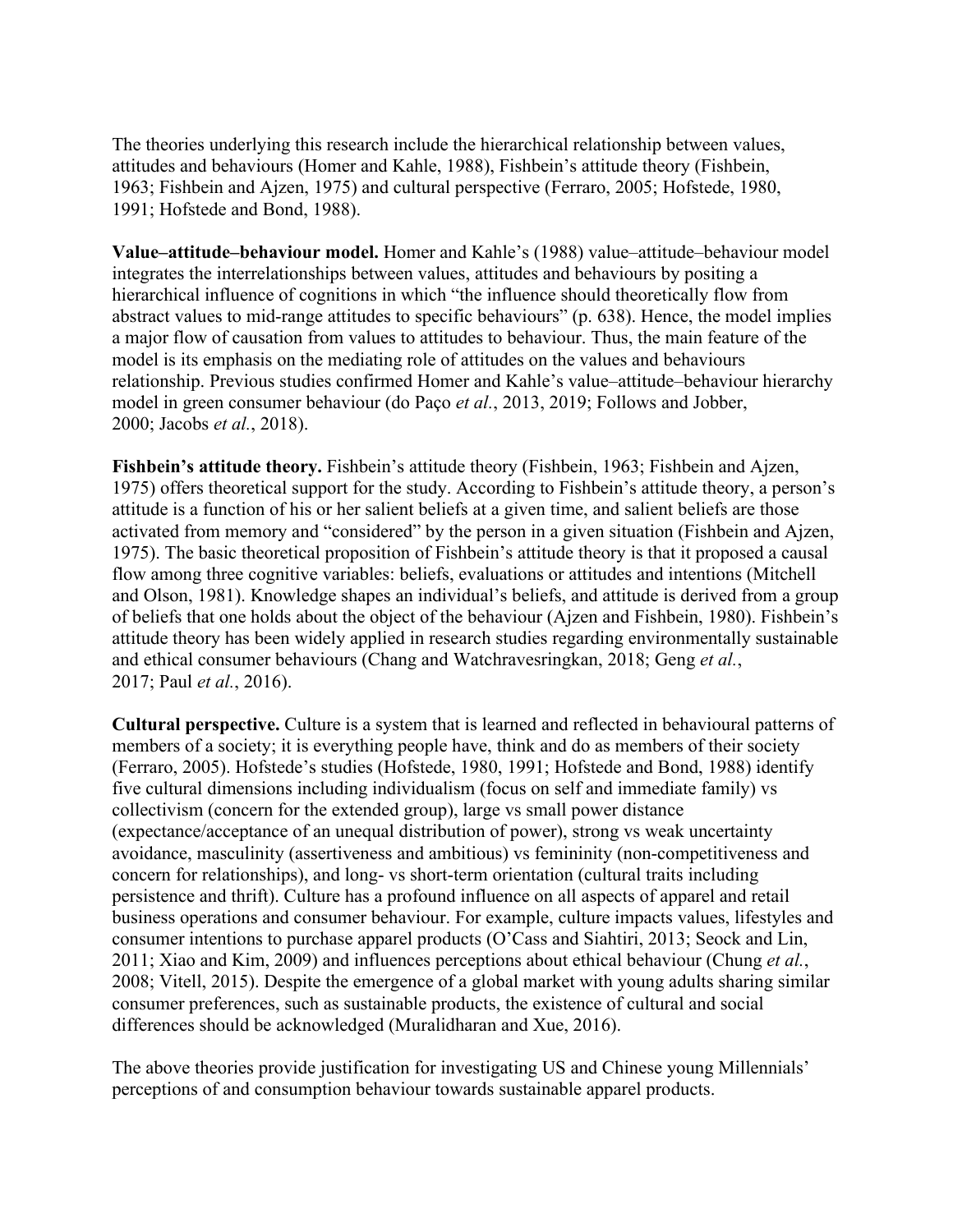Integrating Homer and Kahle's (1988) value–attitude–behaviour theory and Fishbein's attitude theory (Fishbein, 1963; Fishbein and Ajzen, 1975), this study investigates how values and consumers' apparel sustainability knowledge impact attitude (consumer attitude towards sustainable apparel products) and how attitude further impacts behaviour intention (willingness to buy sustainable apparel products). Due to the profound influence of culture on values, belief, attitude and purchase intention, cultural perspective (Ferraro, 2005; Hofstede, 1980, 1991; Hofstede and Bond, 1988) helps understand similarities and differences between US and Chinese Millennials regarding their sustainable consumer behaviour in a cross-cultural context.

## Hypotheses development

Jensen (2002) argued that knowledge should be acknowledged as one of the important preconditions for developing competence leading to action and behavioural adjustments in relation to the environment. Limited knowledge about sustainable development is the first barrier for the public being involved in developing a sustainable society (Geng *et al.*, 2017). Sustainability knowledge is frequently a prerequisite to engaging in pro-environmental behaviours. Only when consumers know enough about sustainability can they be likely to purchase sustainable products (Harris *et al.*, 2016; Jensen, 2002; McNeill and Moore, 2015; Park and Kim, 2016; Paul *et al.*, 2016). Consumers with knowledge and concerns regarding environmental and societal issues would be motivated to purchase green and fair trade apparel (Goworek *et al.*, 2012; Hwang *et al.*, 2015; Rothenberg and Matthews, 2017). Researchers have determined that environmental sustainability knowledge is associated with developing attitudes and behavioural patterns that reflect concern for the environment and is a significant predictor of consumption behaviour of environmentally friendly apparel products (Chan, 2001; Chang and Watchravesringkan, 2018; Cowan and Kinley, 2014; Kang *et al.*, 2013; Ko and Jin, 2017). Hwang *et al.* (2015) reported that consumers' higher awareness of corporate social responsibility attributes had a positive effect on their purchase intentions. According to this line of reasoning, the following hypothesis is developed:

*H1.* Apparel sustainability knowledge has a significant positive direct effect on consumer attitude.

Values are central to consumers' consumption behaviours (Hiller and Woodall, 2018), are abstract principles central to an individual's self-concept and are an integral part of individuals' perception of self (Dickson, 2000; Schwartz, 1992). They act as guides for assessing situations and determining an individual's social and ideological positions (Dickson, 2000; Stern *et al.*, 1995). Values motivate action, giving it direction and emotional intensity (Schwartz, 1994). Values guide individuals' choices and behaviour and provide a basis for understanding why consumers behave in a certain way. Empirical research has shown that values are related to a variety of attitudinal and behavioural outcomes (Grankvist *et al.*, 2007; Thøgersen and Ölander, 2002). Several studies have linked sustainable or ethical behaviour to personal values (Chan, 2001; Dickson, 2000; Grankvist *et al.*, 2007; Hiller and Woodall, 2019; Lundblad and Davies, 2016; Sharma and Jha, 2017). Ma and Lee (2012) provided support that consumers' personal values have positive effects on their formation of beliefs, attitudes and purchase intentions pertaining to fair trade non-food products. Dickson (2000) maintained that values, along with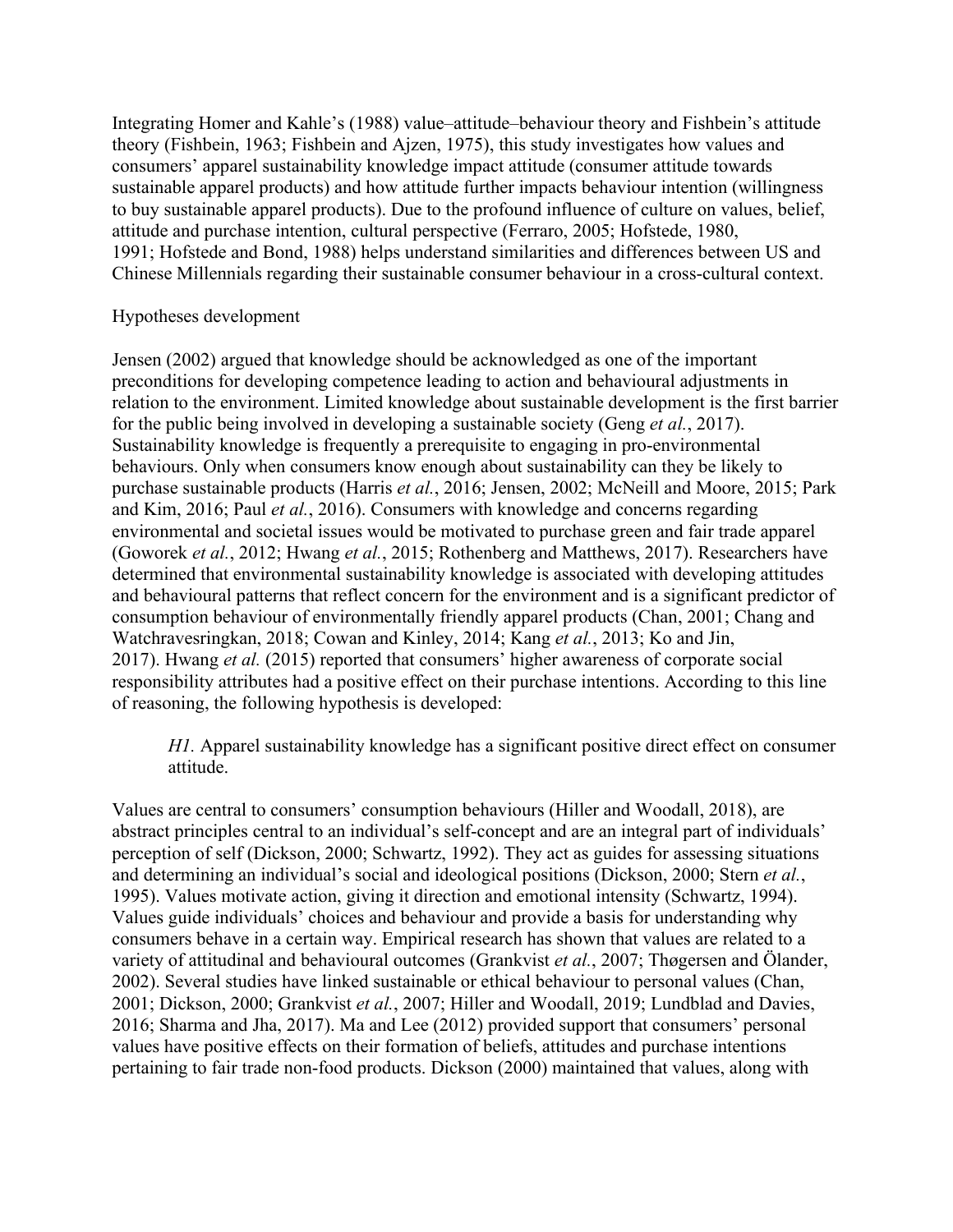beliefs, knowledge and personal characteristics, serve as a base for the formation of attitudes. Thus, the following hypothesis is proposed:

*H2.* Values have a significant positive direct effect on consumer attitude.

Homer and Kahle's (1988) value–attitude–behaviour model and Fishbein's attitude theory (Fishbein, 1963; Fishbein and Ajzen, 1975) imply the flow of causation from values and belief (e.g. knowledge) to attitudes to specific behaviour. Intention is considered the precursor to and the best predictor of behaviour (Ajzen and Fishbein, 1980; Fishbein and Ajzen, 1975). Direct determinants of individuals' behavioural intention are their attitudes towards performing the behaviour. Previous studies indicate that personal attitude is one of the key factors to motivate sustainable consumption behaviour (Chang and Watchravesringkan, 2018; Geng *et al.*, 2017; Hwang *et al.*, 2015; Kang *et al.*, 2013; Vermeir and Verbeke, 2006, 2008). For example, Chang and Watchravesringkan (2018) confirmed the positive relationship between environmental attitude and behavioural intentions to purchase sustainable apparel by surveying 235 US students. Kang *et al.* (2013) supported that behavioural intention would be influenced by attitude in the context of environmentally sustainable textiles and apparel consumption using data collected from a sample consisting of 701 students from three countries (USA, South Korea and China). Thus, the following hypothesis is proposed:

*H3.* Consumer attitude has a significant positive direct effect on willingness to buy sustainable apparel products.

Figure 1 shows the research conceptual model and the three hypotheses.





**Notes:** The path coefficients are in the sequence of US followed by Chinese in parentheses; the path coefficients in the figure are standardized parameter estimates; all the *t-*values for the standardized path coefficient are statistically significant at  $p < 0.01$ 

# **Research method**

A structured questionnaire was designed based on a careful review of pertinent literature. Sustainable clothing, also called environmentally and socially responsible apparel (Goworek *et*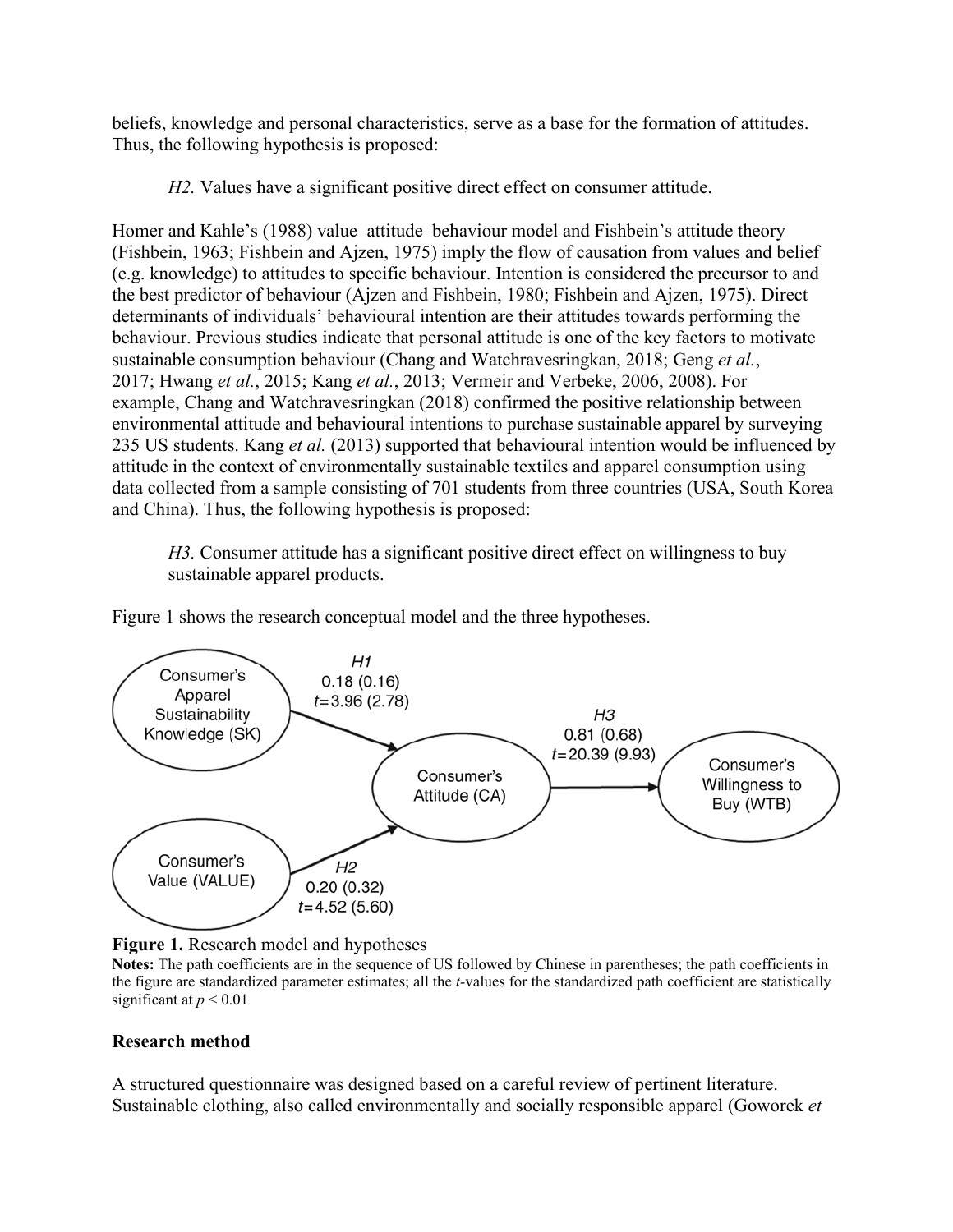*al.*, 2012), is described at the beginning of the questionnaire, and examples of sustainable clothing were provided. Cross-cultural comparisons are most valid when the protocols are as similar as possible (Callaghan *et al.*, 2005). The survey was first developed in English. A translation and a back-translation of the questionnaire were performed by two researchers who are fluent in both Chinese and English. Substantive differences during the translation process were rectified through discussion, and the resulting translated questionnaire was used to administer the Chinese survey task.

The consumer's apparel sustainability knowledge was measured on a five-point Likert-type scale ranging from "strongly disagree" (1) to "strongly agree" (5), adopting from Park and Kim (2016). Two items assess consumer knowledge of social responsibility issues in the apparel industry, including the statements "I am informed about child labour/sweatshop issues in the fashion apparel manufacturing business" and "I am knowledgeable about social equity issues (e.g. working conditions of factory workers, fair wage for factory workers) in the fashion apparel business". Two items assess consumer knowledge of environmental responsibility issues in the apparel industry, including the statements "I am informed about environmental issues (e.g. ecofashion, environmental impact of clothing manufacturing) in the fashion apparel manufacturing business" and "I understand the environmental impact of apparel products across the supply chain". Another two items assess consumer knowledge of sustainable apparel business, including the statements "I know more about socially responsible apparel business than the average person" and "I am knowledgeable about apparel brands that sell environmentally friendly or socially responsible products". Means were calculated by averaging the two items of the consumer's social responsibility knowledge, environmental responsibility knowledge and sustainable apparel business knowledge, respectively. Thus, the three means were used for measuring the consumer's apparel sustainability knowledge construct.

We measured values with the Schwartz Value Survey (Schwartz, 1992). The survey lists 56 value items, each followed by a short definition in parentheses. Participants rated each value as a guiding principle in their own life on a five-point scale from 1 (not at all important) to 5 (extremely important). The 44 value items in the survey that have demonstrated nearly equivalent meaning around the world were used to index the ten value types (Bardi and Schwartz, 2003; Schwartz, 1994; Schwartz and Sagiv, 1995). Indexes were computed by averaging the importance ratings of the value items that represent each value type, listed in Table I. The four broader, most fundamental aspects of the Schwartz value system, including selfenhancement, self-transcendence, conservation and openness to change were calculated by averaging the relevant value types (Table I). Four items of measuring consumer attitude were adapted from Chan (2001) on a five-point semantic differential scale. Three items adopted from Sweeney *et al.* (1999) were used to measure consumers' willingness to purchase sustainable clothing products on a five-point Likert-type scale after modification to the research specific context.

After receiving Institutional Review Board approval, data were collected from a midsize university in the Southeast USA for the US sample and from a Chinese university in Shanghai, China for the Chinese sample. Within both the US university and the Chinese university, survey respondents were recruited randomly. We used a sample of college students in the study because the majority of young Millennials are college students, and we wanted to rule out possible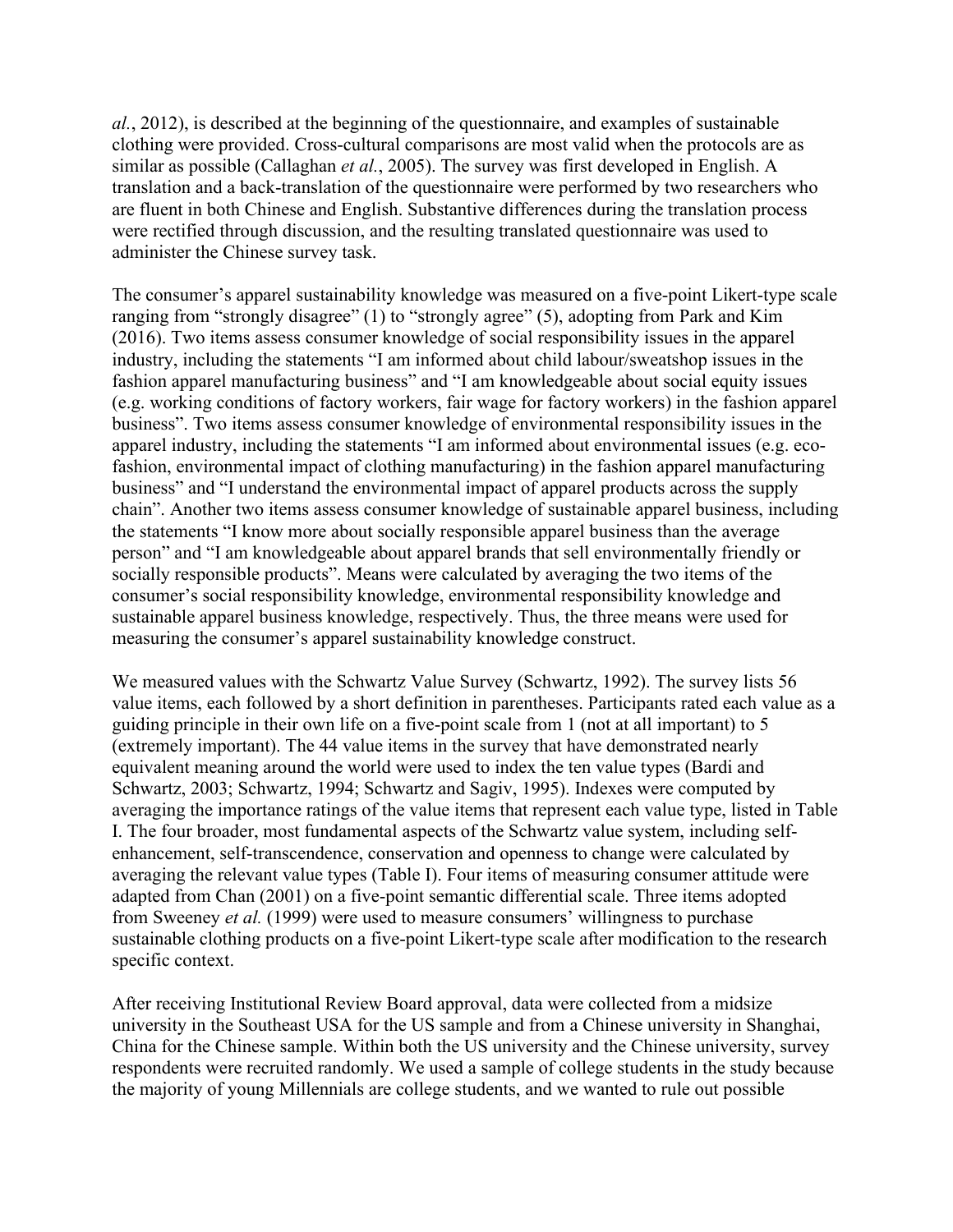interference from socio-demographic variables like age, income or social class. Younger Millennials will soon be powerful consumers who should be capable of making a difference in the next 50 years, making this segment a high priority target for marketers worldwide (Heo and Muralidharan, 2019). In addition, college students (and younger Millennials, in general) have a higher level of awareness of the concept of sustainability (Conley, 2015).

The two-step structural equation modelling approach was conducted using LISREL 9.1. First, the measurement model was evaluated using confirmatory factor analysis to demonstrate adequate model fit and ensure a satisfactory level of measure reliability and validity for the underlying variables and their respective factors in the model. Second, the structural model was tested to examine the research hypotheses.

# **Data analysis and results**

## Sample characteristics

A total of 621 responses were received from data collection in the USA, and 590 were valid for this study. Of these, 43.4 per cent were from male, and 55.6 per cent were from female; 51.2 per cent were 18–20 years old, and 43.2 per cent were 21–25 years old. The most prevalent ethnic group was Caucasian (44.6 per cent), followed by African–American (30.1 per cent), Asian (13.6 per cent) and Hispanic (6.6 per cent).

A total of 430 responses were received from Shanghai, China, and 379 were valid and complete responses. Of these, around 82.6 per cent were from sophomores or juniors; 25.3 per cent were from male and 74.7 per cent were from female; 45.4 per cent were 18–20 years old; 45.9 per cent were 21–23, and 6.3 per cent were 24–26. The college student population in Shanghai, China is comparable to the college student population in the USA.

**Apparel sustainability knowledge and Schwartz's values: US vs Chinese young Millennials.**  Table II shows the comparative analysis results between the US and Chinese young Millennials regarding apparel sustainability knowledge and Schwartz's values. The mean scores of the US young Millennials' apparel sustainability knowledge are in the range between 2.909 (sustainable business knowledge) and 3.577 (social responsibility knowledge), while the mean scores of Chinese young Millennials' apparel sustainability knowledge range between 2.511 (sustainable business knowledge) and 2.809 (social responsibility knowledge). The mean scores of US young Millennials' ten value types are in the range between 3.251 (power) and 4.435 (benevolence). while the mean scores of Chinese young Millennials' ten value types are in the range between 3.281 (power) and 4.241 (hedonism).

To address the first two research questions, a series of independent samples *t*-tests were conducted between the US and Chinese respondents (Table II). A significant difference occurred between the US and Chinese young Millennials in relation to their apparel social responsibility knowledge (*t*=13.055; *p*<0.001), apparel environmental responsibility knowledge  $(t=6.521; p<0.001)$  and sustainable apparel business knowledge  $(t=7.201; p<0.001)$ . US young Millennials reported significantly higher levels of apparel social responsibility knowledge (*M*US=3.577; *M*Chinese=2.819), apparel environmental responsibility knowledge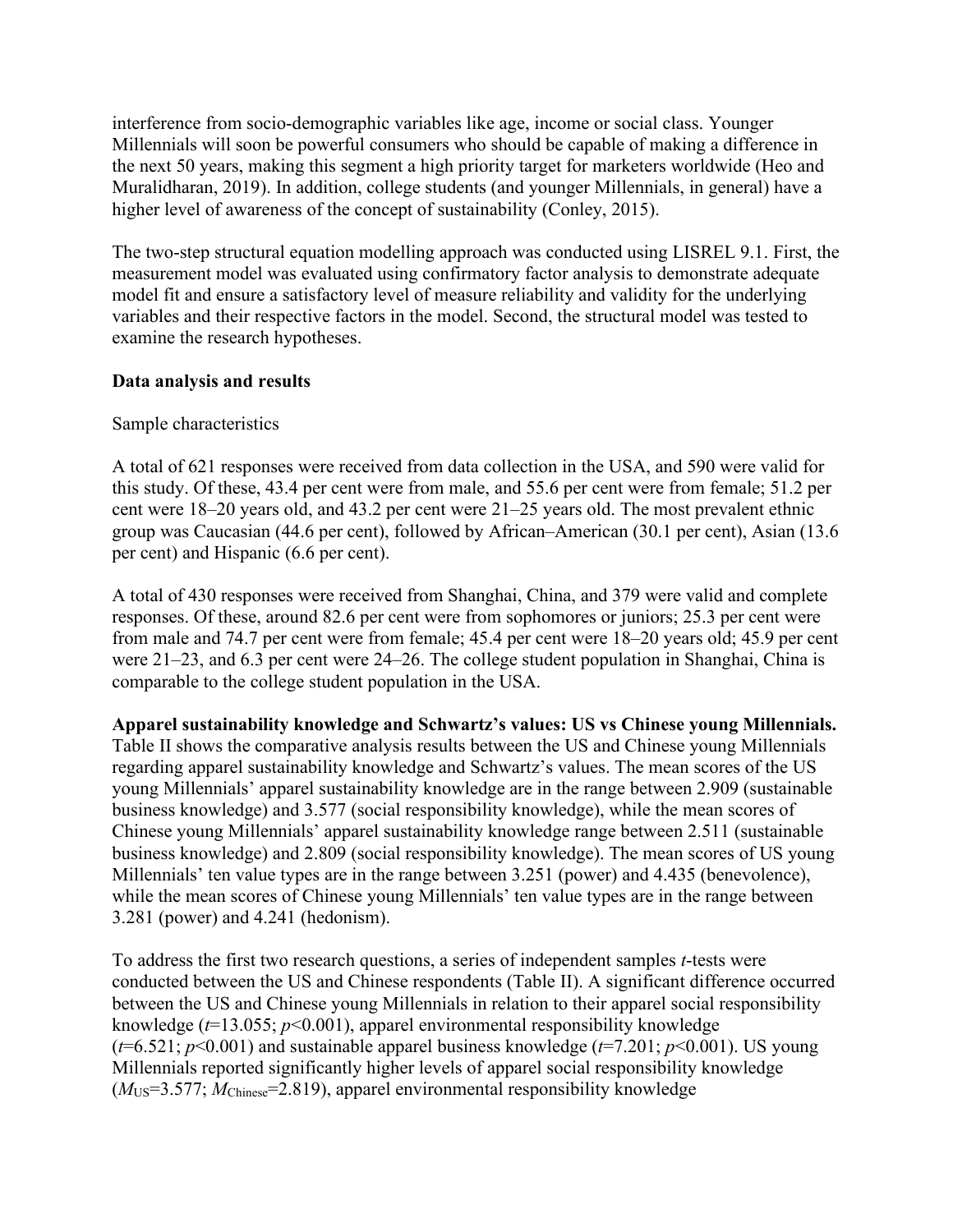(*M*US=3.170; *M*Chinese=2.792) and sustainable apparel business knowledge ( $M_{US}$ =2.909;  $M_{Chinese}$ =2.511) than did Chinese young Millennials. Thus, these comparative analysis results provide evidence to address *RQ1*.

**Table II.** Mean difference in apparel sustainability knowledge and value types between the US and Chinese samples

|                                                | $US (n=590)$        |           | Chinese $(n=379)$ |           |                 |
|------------------------------------------------|---------------------|-----------|-------------------|-----------|-----------------|
|                                                | Mean                | <b>SD</b> | Mean              | <b>SD</b> | <i>t</i> -value |
| Apparel sustainability knowledge               |                     |           |                   |           |                 |
| Apparel social responsibility knowledge        | 3.577A              | 0.988     | 2.819A            | 0.807     | 13.055***       |
| Apparel environmental responsibility knowledge | 3.170B              | 0.984     | 2.792A            | 0.807     | $6.521***$      |
| Sustainable apparel business knowledge         | 2.909C              | 0.959     | 2.511B            | 0.752     | $7.201***$      |
| Schwartz value dimension and value types       |                     |           |                   |           |                 |
| Self-transcendence                             |                     |           |                   |           |                 |
| Universalism                                   | 4.235CD             | 0.585     | 4.019B            | 0.558     | $5.718***$      |
| Benevolence                                    | 4.435A              | 0.550     | 4.004B            | 0.620     | 11.028***       |
| Conservation                                   |                     |           |                   |           |                 |
| Tradition                                      | 3.875F              | 0.688     | 3.693C            | 0.574     | $4.445***$      |
| Conformity                                     | 4.301 <sub>BC</sub> | 0.641     | 4.053B            | 0.614     | 5.987***        |
| Security                                       | 4.137D              | 0.585     | 4.234A            | 0.500     | $-2.764**$      |
| Self-enhancement                               |                     |           |                   |           |                 |
| Power                                          | 3.251G              | 0.834     | 3.281E            | 0.718     | $-0.607$        |
| Achievement                                    | 4.363AB             | 0.579     | 3.748C            | 0.658     | 14.865***       |
| Openness to change                             |                     |           |                   |           |                 |
| Hedonism                                       | 4.275BC             | 0.611     | 4.241A            | 0.637     | 0.831           |
| Stimulation                                    | 4.016E              | 0.713     | 3.531D            | 0.757     | 10.090***       |
| Self-direction                                 | 4.392AB             | 0.505     | 4.099AB           | 0.548     | $8.361***$      |

**Notes:** SD, standard deviation. ABCDEFG denotes group differences by Tukey HSD *post hoc* analysis (alpha=0.05). \*\**p* <0.01; \*\*\**p* <0.001

The *t*-tests also revealed that there is a significant difference between US and Chinese young Millennials in eight Schwartz value types, including achievement (*t*=14.865, *p*<0.001), stimulation ( $t=10.090, p<0.001$ ), self-direction ( $t=8.361, p<0.001$ ), universalism (*t*=5.718, *p*<0.001), benevolence (*t*=11.028, *p*<0.001), tradition (*t*=4.445*, p*<0.001), conformity (*t*=5.987, *p*<0.001) and security (*t*=−2.764, *p*<0.01). Specifically, US young Millennials placed greater importance on achievement ( $M_{US}$ =4.363;  $M_{Chinese}$ =3.748), stimulation (*M*US=4.016; *M*Chinese=3.531), self-direction (*M*US=4.392; *M*Chinese=4.099), universalism  $(M_{US} = 4.235; M_{Chines} = 4.019)$ , benevolence  $(M_{US} = 4.435; M_{Chines} = 4.004)$ , tradition  $(M_{US}=3.875; M_{Chinese}=3.693)$  and conformity  $(M_{US}=4.301; M_{Chinese}=4.053)$ , while Chinese young Millennials placed more importance on security ( $M_{US}$ =4.137;  $M_{Chines}$ =4.234). However, for the two value types (i.e. power and hedonism), no significant differences were found between US and Chinese young Millennials. Therefore, these results provide evidence to address *RQ2*.

## The measurement model

Evaluation of the measurement model was conducted using confirmatory factor analysis to examine the relationships between the indicator variables and their respective underlying factors. Multiple fit indexes were used to examine the model fit (Kelloway, 1998): the root mean squared error of approximation (RMSEA), the goodness of fit index (GFI), normed fit index (NFI), nonnormed fit index (NNFI), comparative fit index (CFI), etc. Reliability and convergent validity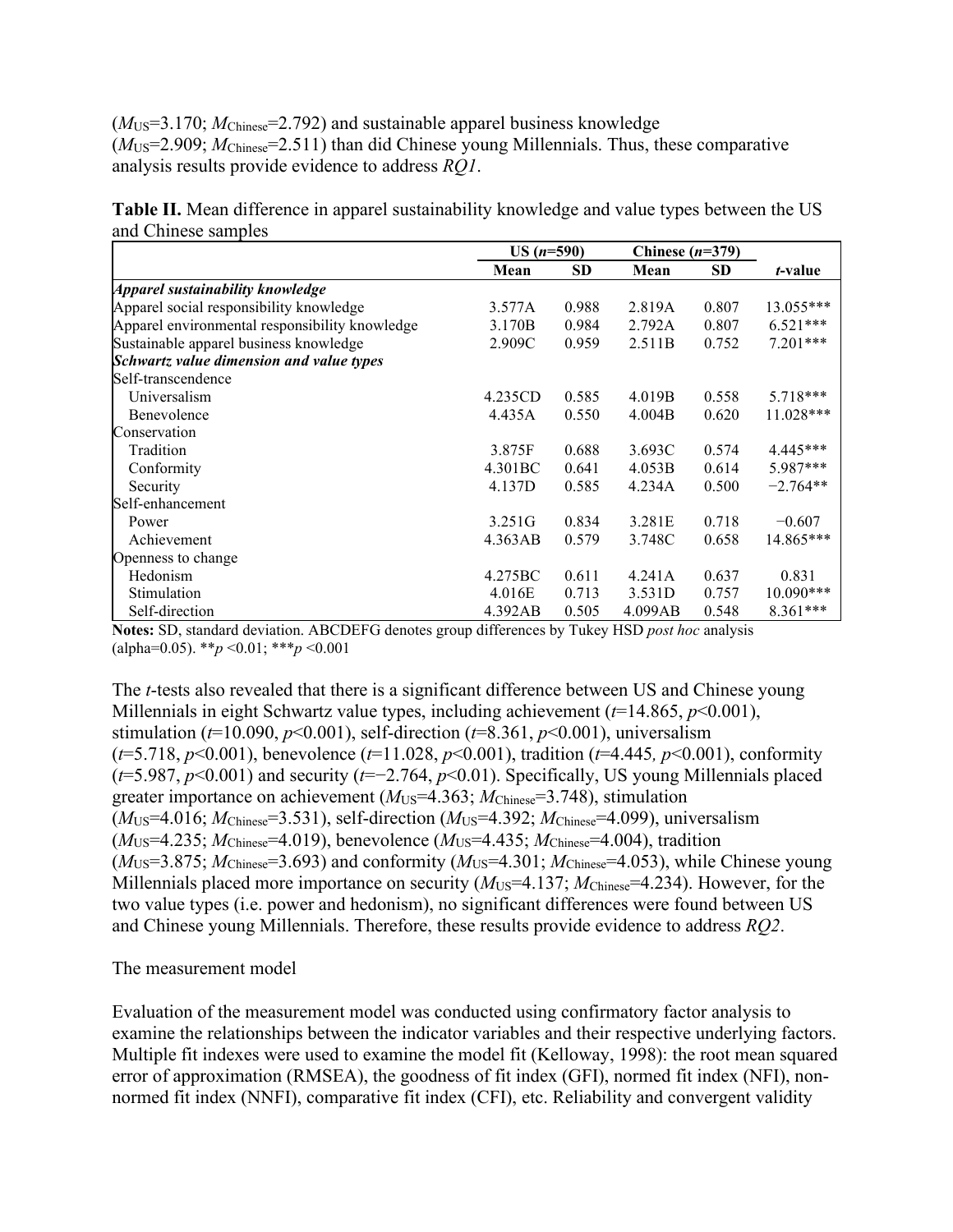analyses were conducted using the average variance extracted (AVE) and composite reliability coefficient for a given construct. The evaluation of discriminant validity is based on the Fornell and Larcker's (1981) criterion by comparing each construct's AVE value with the squared interconstruct correlation of that construct with all other constructs in the structural model. We also employed the confidence test to assess the discriminant validity. The confidence test requires that the correlation between two latent constructs plus or minus two standard errors does not include one. Results revealed that these conditions were met.

|                                                                   | <b>Standardized</b> |         |                |                              |       |
|-------------------------------------------------------------------|---------------------|---------|----------------|------------------------------|-------|
| Indicator variables and their underlying factors                  | factor loading      | t-value | $\mathbb{R}^2$ | Composite<br>reliability AVE |       |
| Apparel sustainability knowledge (Cronbach's $\alpha$ =0.789)     |                     |         |                | 0.798                        | 0.575 |
| V1 - knowledge about social responsibility issues in the apparel  |                     |         |                |                              |       |
| industry                                                          | 0.60                | 14.71   | 0.36           |                              |       |
| $V2 -$ knowledge about environmental responsibility issues in the |                     |         |                |                              |       |
| apparel industry                                                  | 0.86                | 21.36   | 0.74           |                              |       |
| V3 - knowledge about apparel sustainable business                 | 0.79                | 19.45   | 0.62           |                              |       |
| Value (Cronbach's $\alpha$ =0.841)                                |                     |         |                | 0.844                        | 0.579 |
| $V4$ – self-transcendence                                         | 0.84                | 23.50   | 0.71           |                              |       |
| $V5$ – conservation                                               | 0.82                | 22.53   | 0.67           |                              |       |
| $V6$ – self-enhancement                                           | 0.60                | 15.16   | 0.36           |                              |       |
| $V7$ – openness to change                                         | 0.76                | 20.35   | 0.57           |                              |       |
| Consumer attitude (Cronbach's $\alpha$ =0.919)                    |                     |         |                | 0.920                        | 0.745 |
| $V8 - I$ ______ the idea of purchasing ESRAP (dislikelike)        | 0.85                | 25.05   | 0.71           |                              |       |
| V9 – purchasing ESRAP is a ______ idea. (goodbad)                 | 0.82                | 23.72   | 0.67           |                              |       |
| V10 - I have a/an attitude towards purchasing ESRAP.              |                     |         |                |                              |       |
| (unfavourablefavourable)                                          | 0.89                | 27.14   | 0.79           |                              |       |
| V11 - I have a _____ attitude towards purchasing ESRAP.           |                     |         |                |                              |       |
| (negativepositive)                                                | 0.89                | 27.27   | 0.79           |                              |       |
| Willingness to buy (Cronbach's $\alpha$ =0.868)                   |                     |         |                | 0.877                        | 0.708 |
| V12 - I would consider buying ESRAP                               | 0.89                | 26.78   | 0.79           |                              |       |
| $V13 - I$ am willing to purchase ESRAP                            | 0.91                | 27.79   | 0.83           |                              |       |
| V14 - there is a strong likelihood that I will buy ESRAP          | 0.71                | 19.30   | 0.50           |                              |       |
| Fit indices                                                       |                     | Value   |                |                              |       |
| Root mean squared error of approximation (RMSEA)                  | 0.098               |         |                |                              |       |
| Normed fit index (NFI)<br>0.94                                    |                     |         |                |                              |       |
| Non-normed fit index (NNFI)                                       | 0.93                |         |                |                              |       |
| Comparative fit index (CFI)                                       |                     | 0.95    |                |                              |       |
| Goodness of fit index (GFI)                                       |                     | 0.89    |                |                              |       |
| Adjusted goodness of fit index (AGFI)                             |                     | 0.84    |                |                              |       |

### **Table III.** Measurement model results (the US sample)

**Notes:** Valid *n*=590. ESRAP, environmentally and socially responsible apparel products; AVE, average variance extracted. All *t*-values are statistically significant at *p*<0.01

**The US sample.** The fit indexes included in Table III show that an acceptable fit is achieved for the measurement model: RMSEA=0.098; GFI=0.89; NFI=0.94, NNFI=0.93; CFI=0.95 (Table III). Table III also reports a summary of the factor loadings (standardized), *t*-values, and reliability and validity analyses in the measurement model. The *t*-values of all the path parameter estimates for each factor in the measurement model are greater than 2.58; therefore, all the path parameter estimates are statistically significant with *p*<0.01. As shown in Table III, all the composite reliability coefficients vary from 0.798 to 0.920 and are far above the acceptable guideline (0.60) which DeVellis (2003) suggested, indicating strong support for the construct reliability. The AVEs vary from 0.575 to 0.745 and are greater than the criteria of 0.50,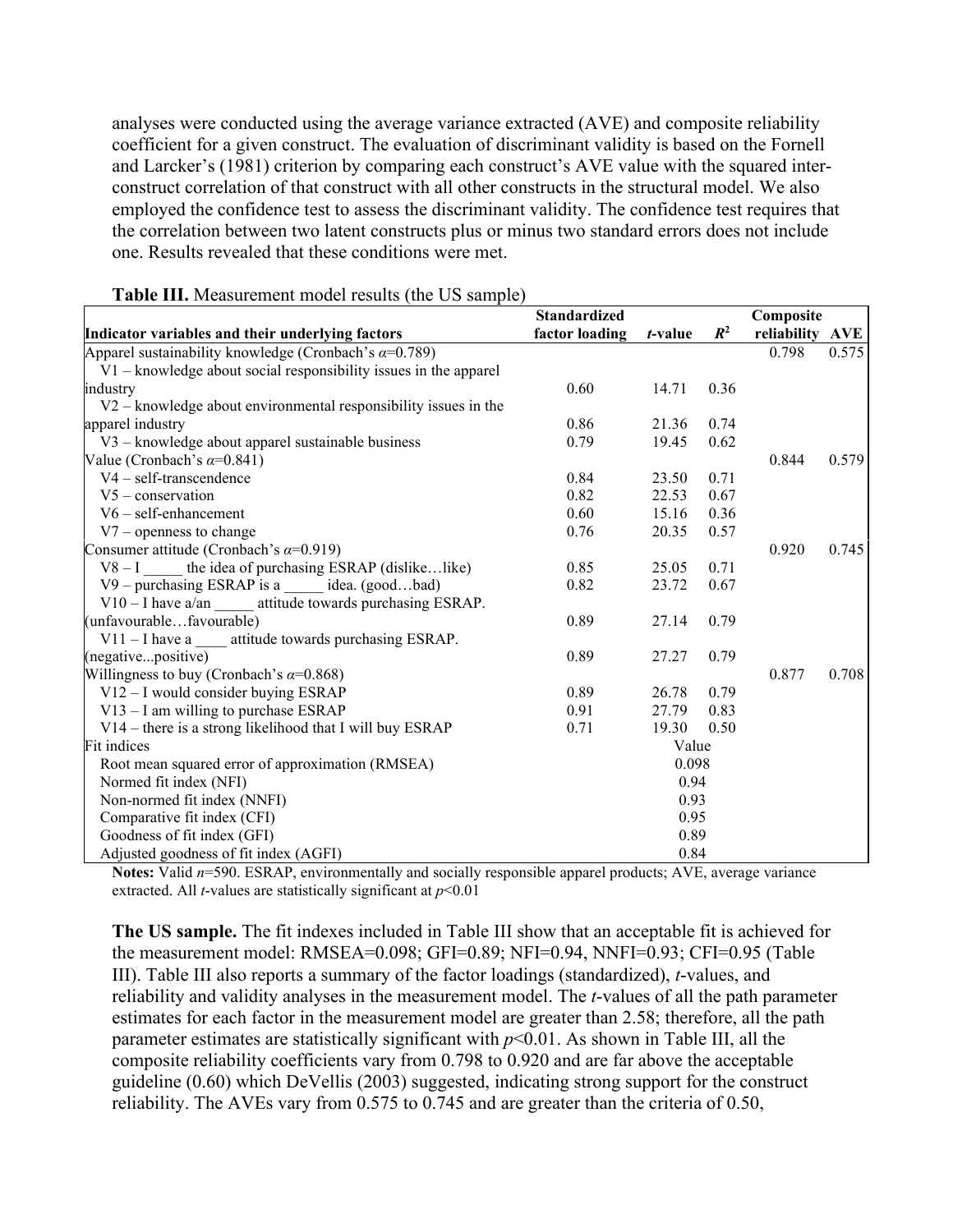suggesting adequate convergent validity (Fornell and Larcker, 1981). The comparisons between the AVEs and the squared correlations between latent constructs show acceptable discriminant validity (Table IV). The results from evaluation of the measurement model indicate that the measurement model is adequate for testing the proposed structural model.

|                                  | Apparel sustainability knowledge Values Consumer attitude |       |       | Willingness to buy |  |  |
|----------------------------------|-----------------------------------------------------------|-------|-------|--------------------|--|--|
| Apparel sustainability knowledge | 0.575                                                     | 0.15  | 0.29  | 0.28               |  |  |
| Value                            | 0.003                                                     | 0.579 | 0.29  | 0.30               |  |  |
| Consumer attitude                | 0.036                                                     | 0.044 | 0.745 | 0.85               |  |  |
| Willingness to buy               | 0.032                                                     | 0.048 | 0.656 | 0.708              |  |  |

**Table IV.** Discriminant validity of the measurement model (the US sample)

**Notes:** The elements on the diagonal represent the average variance extracted AVE; the elements below the diagonal are squared inter-factor correlation estimates; the elements above the diagonal are the upper bounds of the 95% confidence intervals for the inter-factor correlations

| Table V. Measurement model results (the Chinese sample) |  |
|---------------------------------------------------------|--|
|---------------------------------------------------------|--|

|                                                                    |         | <b>Standardized factor</b> |      |             | Composite |
|--------------------------------------------------------------------|---------|----------------------------|------|-------------|-----------|
| Indicator variables and their underlying factors                   | loading | <i>t</i> -value $R^2$      |      | reliability | AVE       |
| Apparel sustainability knowledge (Cronbach's $\alpha$ =0.806)      |         |                            |      | 0.790       | 0.559     |
| $V1$ – knowledge about social responsibility issues in the apparel |         |                            |      |             |           |
| industry                                                           | 0.63    | 12.32 0.40                 |      |             |           |
| $V2 -$ knowledge about environmental responsibility issues in the  |         |                            |      |             |           |
| apparel industry                                                   | 0.80    | 14.86 0.65                 |      |             |           |
| V3 - knowledge about apparel sustainable business                  | 0.80    | 15.69 0.63                 |      |             |           |
| Value (Cronbach's $\alpha$ =0.851)                                 |         |                            |      | 0.855       | 0.605     |
| $V4$ – self-transcendence                                          | 0.93    | 22.63 0.86                 |      |             |           |
| $V5$ – conservation                                                | 0.88    | 20.98                      | 0.78 |             |           |
| $V6$ – self-enhancement                                            | 0.54    | 10.86                      | 0.29 |             |           |
| $V7$ – openness to change                                          | 0.70    | 15.08 0.49                 |      |             |           |
| Consumer attitude (Cronbach's $\alpha$ =0.853)                     |         |                            |      | 0.860       | 0.606     |
| $V8 - I$ the idea of purchasing ESRAP (dislikelike)                | 0.72    | 15.29 0.51                 |      |             |           |
| $V9$ – purchasing ESRAP is a idea. (goodbad)                       | 0.75    | 16.39 0.57                 |      |             |           |
| $V10 - I$ have a/an attitude towards purchasing ESRAP.             |         |                            |      |             |           |
| (unfavourablefavourable)                                           | 0.83    | 18.93 0.69                 |      |             |           |
| $V11 - I$ have a attitude towards purchasing ESRAP.                |         |                            |      |             |           |
| (negativepositive)                                                 | 0.81    | 18.28 0.66                 |      |             |           |
| Willingness to buy (Cronbach's $\alpha=0.827$ )                    |         |                            |      | 0.828       | 0.615     |
| V12 - I would consider buying ESRAP                                | 0.73    | 15.45 0.54                 |      |             |           |
| $V13 - I$ am willing to purchase ESRAP                             | 0.80    | 17.35 0.64                 |      |             |           |
| V14 - there is a strong likelihood that I will buy ESRAP           | 0.82    | 17.93 0.67                 |      |             |           |
| Fit indices                                                        |         | Value                      |      |             |           |
| Root mean squared error of approximation (RMSEA)                   | 0.076   |                            |      |             |           |
| Normed fit index (NFI)                                             | 0.94    |                            |      |             |           |
| Non-normed fit index (NNFI)                                        | 0.95    |                            |      |             |           |
| Comparative fit index (CFI)                                        |         | 0.96                       |      |             |           |
| Goodness of fit index (GFI)                                        |         | 0.92                       |      |             |           |
| Adjusted goodness of fit index (AGFI)                              |         | 0.89                       |      |             |           |

**Notes:** Valid *n*=379. ESRAP, environmentally and socially responsible apparel products; AVE, average variance extracted. All *t*-values are statistically significant at *p*<0.01

**The Chinese sample.** Table V shows the fit indexes used in assessing measurement model fit, and a satisfactory fit is achieved for the measurement model: RMSEA=0.076; GFI=0.92; NFI=0.94; NNFI=0.95; CFI=0.96 (Table V). A summary of the factor loadings (standardized), *t*-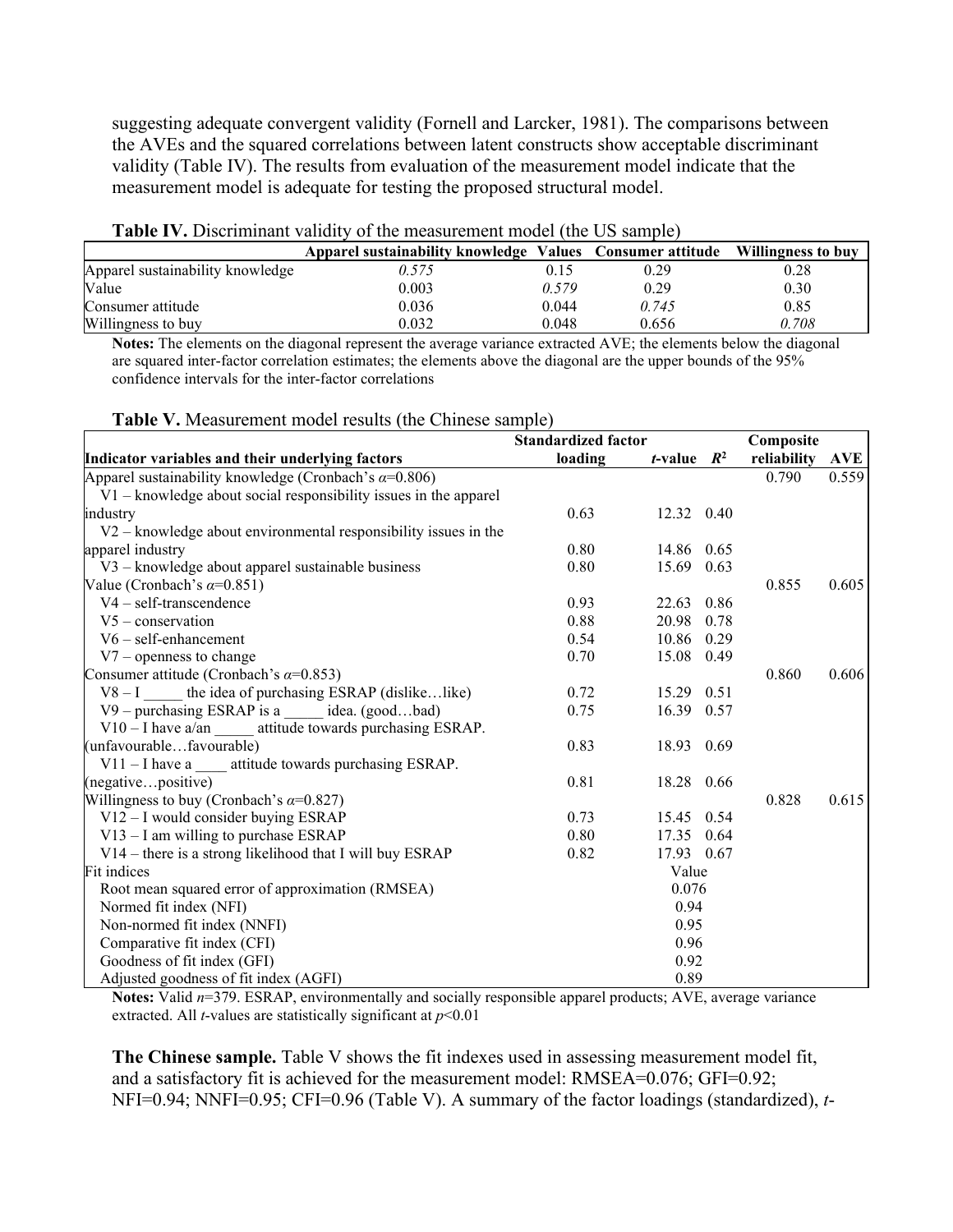values, and reliability and validity analyses in the measurement model is also shown in Table V. The *t*-values of all the path parameter estimates for each factor in the measurement model are greater than 2.58; therefore, all the path parameter estimates are statistically significant with  $p<0.01$ . As shown in Table V, the composite reliability coefficients (ranging from 0.790 to 0.860) and the AVEs (varying from 0.559 to 0.615) are acceptable. In addition, the analysis of discriminant validity is also acceptable (Table VI).

|                                  | Apparel sustainability knowledge |       | Values Consumer attitude Willingness to buy |       |  |  |  |
|----------------------------------|----------------------------------|-------|---------------------------------------------|-------|--|--|--|
| Apparel sustainability knowledge | 0.559                            | 0.19  | 0.28                                        | 0.28  |  |  |  |
| Value                            | 0.005                            | 0.605 | 0.42                                        | 0.42  |  |  |  |
| Consumer attitude                | 0.026                            | 0.102 | 0.606                                       | 0.75  |  |  |  |
| Willingness to buy               | 0.068                            | 0.102 | 0.449                                       | 0.615 |  |  |  |

**Table VI.** Discriminant validity of the measurement model (the Chinese sample)

**Notes:** The elements on the diagonal represent the average variance extracted AVE; the elements below the diagonal are squared inter-factor correlation estimates; the elements above the diagonal are the upper bounds of the 95% confidence intervals for the inter-factor correlations

### The structural model

**The US sample.** An acceptable fit is achieved for the structural model: RMSEA=0.097; GFI=0.89; NFI=0.94; NNFI=0.93; CFI=0.95. The results from evaluation of the structural model are shown in Figure 1. For the US sample, the structural equation model supports the relationships stated in *H1* (apparel sustainability knowledge − consumer attitude, standardized path coefficient=0.18, *t*=3.96, *p*<0.001), *H2* (values − consumer attitude, standardized path coefficient=0.20, *t*=4.52, *p*<0.001) and *H3* (consumer attitude − willingness to buy, standardized path coefficient=0.81,  $t=20.39$ ,  $p<0.001$ ), demonstrating that consumer's apparel sustainability knowledge and personal values positively and strongly affect consumer attitude, which in turn positively and strongly affects consumer willingness to buy sustainable clothing products.

**The Chinese sample.** An acceptable fit is achieved for the structural model: RMSEA=0.078; GFI=0.92; NFI=0.94; NNFI=0.94; CFI=0.95. As shown in Figure 1, for the Chinese sample, the structural equation model supports the relationships stated in *H1* (apparel sustainability knowledge − consumer attitude, standardized path coefficient=0.16, *t*=2.78, *p*<0.01), *H2* (values − consumer attitude, standardized path coefficient=0.32, *t*=5.60, *p*<0.001) and *H3* (consumer attitude − willingness to buy, standardized path coefficient=0.68, *t*=9.93, *p*<0.001). Thus, consumer's apparel sustainability knowledge and personal values positively and strongly affect consumer attitude, which in turn positively and strongly affects consumer willingness to buy sustainable clothing products.

### **Discussion and implications**

The present study was the first to step in systematically and investigate the relationships among young Millennials' apparel sustainability knowledge, values, attitude and purchase intention in a cross-cultural context. Although more apparel companies have been concerned with integrating environmental and social considerations into business strategies and practices, a holistic view of young Millennial college students' sustainability knowledge about the apparel industry, their values and perceptions of sustainable clothing has not been sufficiently examined in academia, especially examining young consumers from different countries. Thus, this study contributes to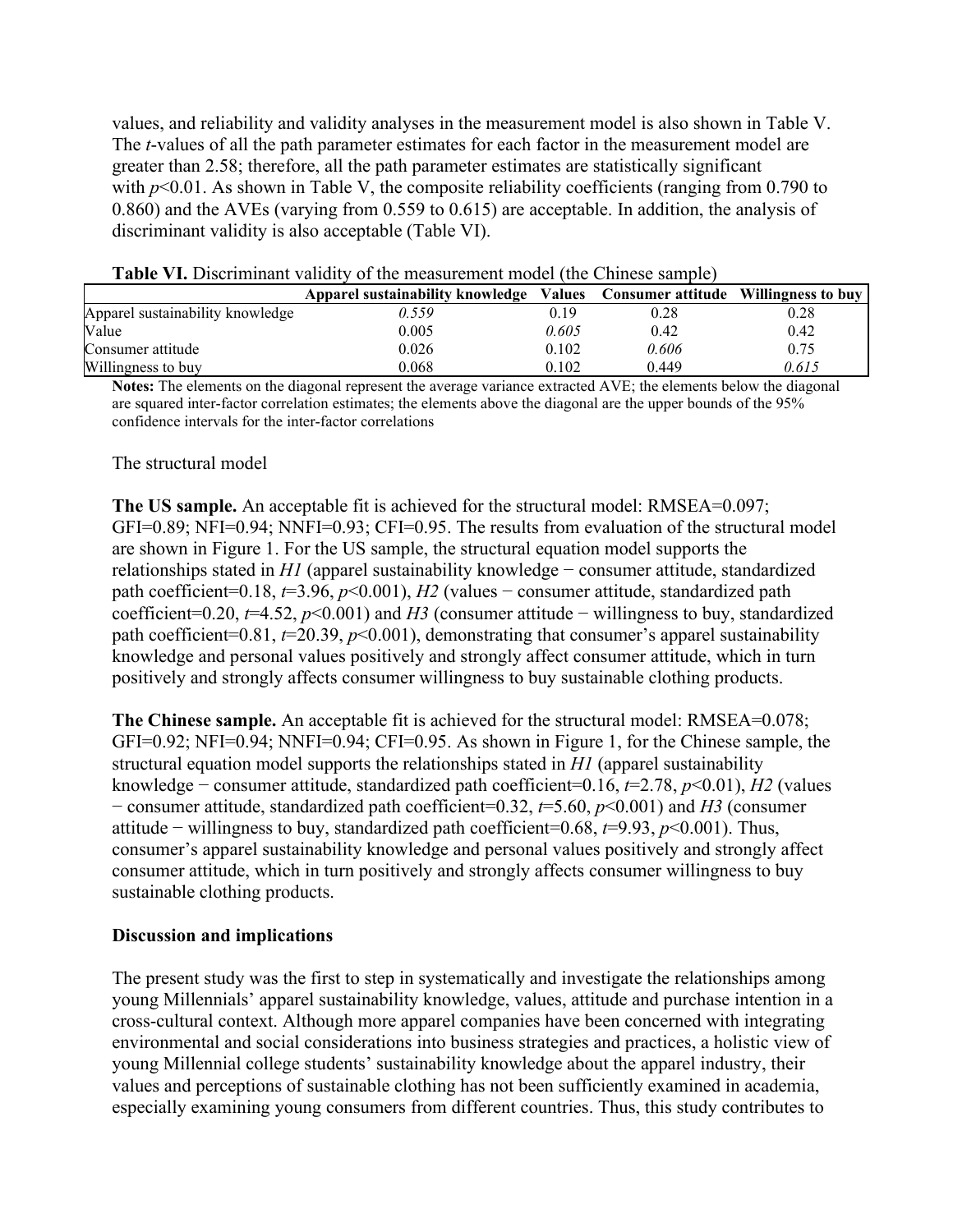the literature by surveying young Millennials in the USA (developed market) and China (emerging market) to empirically investigate these issues in a cross-cultural context. The study's findings provide valuable baseline information for both US and Chinese textile and apparel marketers.

This study provides a comparison of current US and Chinese young Millennials' apparel sustainability knowledge, which addresses *RQ1*. Previous studies suggested that consumers expressed positive sentiments towards sustainability in general, but they lacked knowledge on socially responsible practices in the apparel industry (Gam and Banning, 2011; Hill and Lee, 2012; Connell, 2010; Hwang *et al.*, 2015). In the present study, US young Millennials reported significantly higher levels of apparel social responsibility knowledge, environmental responsibility knowledge and sustainable apparel business knowledge than Chinese young Millennials, thus answering *RQ1*.

Furthermore, the results show that US young Millennials have a medium level of knowledge of sustainability issues in the apparel industry, while Chinese young Millennials have insufficient knowledge of sustainability issues in the apparel industry. These results confirm previous research stating that environmentally and socially responsible consumer behaviour may not be catching on because educating consumers has not been a priority of industry (Dickson, 2000). Educating young consumers in the USA and China should be a long-term goal for the apparel and retail industry. Since environmental and social issues in the apparel industry have only recently reached prominence in the media in China, typical clothing consumers may feel inadequately informed or confused about actual industry conditions. Particularly, the Chinese apparel and retail industry should take advantage of educational opportunities to enhance young consumers' apparel sustainability knowledge. Collaboration between Chinese higher education institutions and the Chinese apparel industry should be encouraged. Another noticeable finding related to *RQ1* shows that among all the sustainability issues in the apparel industry, young consumers are more aware of environmental impact and social issues than sustainable clothing brands or business, providing valuable marketing implications to US and Chinese apparel companies. Marketers in the USA and China need to make more efforts to promote their sustainable apparel businesses to increase consumer awareness of their sustainable apparel products/brands. For example, firms can utilize various types of advertisements to enhance consumers' knowledge of sustainable apparel business. As social media explodes in popularity among young Millennials, marketers may seek to transform their sustainable apparel businesses with social media. Social media content is updated rapidly and spreads virally; thus, social media platforms provide efficient and effective communication with consumers regarding a firm's sustainable product or brand performance.

The results for *RQ2* indicate that young US and Chinese consumers differ in their values. Furthermore, the results imply that although cultural contexts should be considered when examining consumers' personal values, young Chinese consumers tend to emphasize certain values more than general members of Chinese culture. From a cultural perspective, the USA is in the higher ranking of individualism and the lower rankings of power distance and long-term orientation, while China is in the higher rankings of power distance and long-term orientation and the lower ranking of individualism. The findings of comparing ten value types between US and Chinese young Millennials indicate that US young Millennials attached greater importance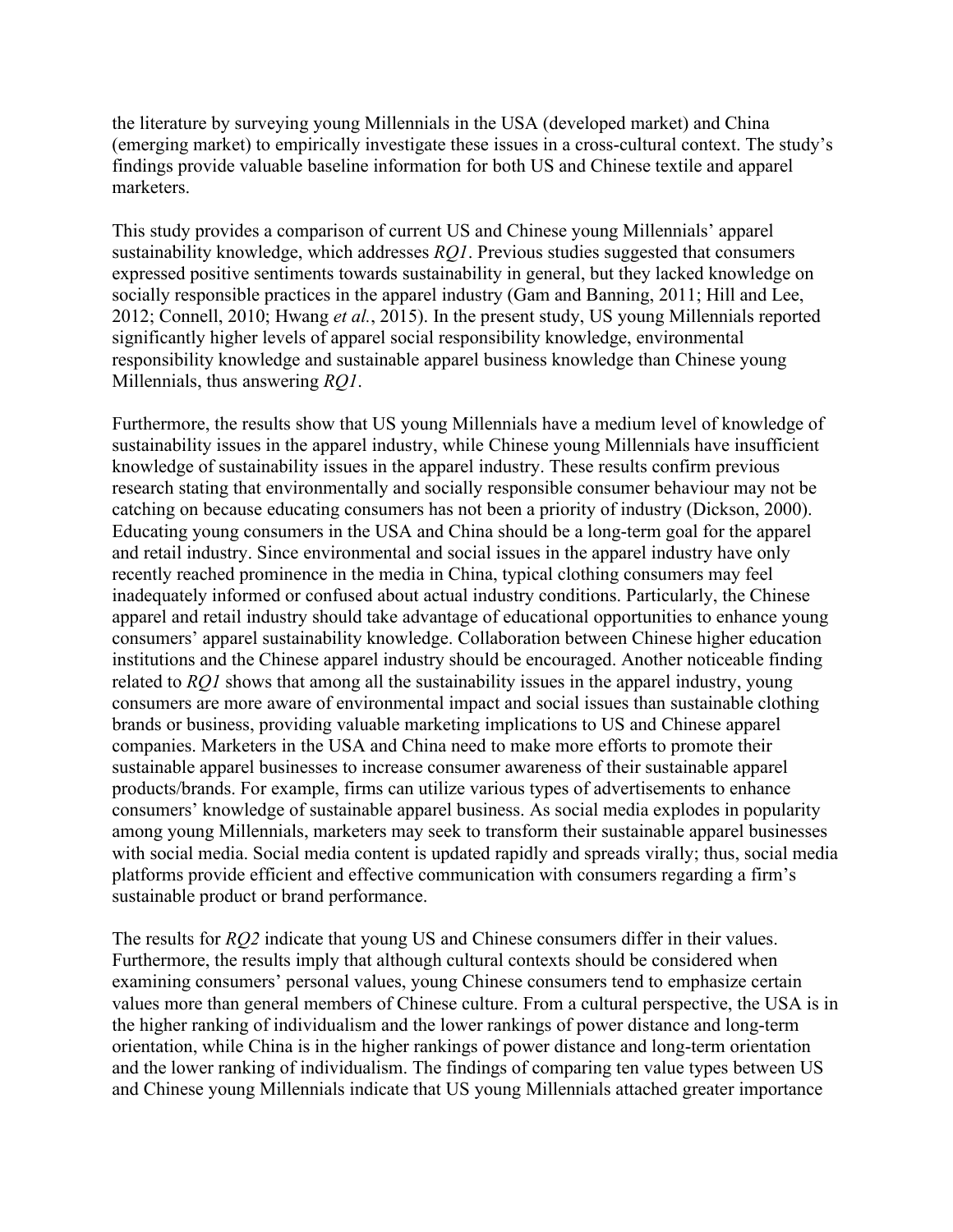to all value types except power, hedonism and security. There is no significant difference between US and Chinese young Millennials in terms of power and hedonism; young Millennials in both countries rated power as least important. Chinese young Millennials placed higher importance on security than their US counterparts. For US young Millennials, benevolence, selfdirection and achievement are the three value types rated as most important, while stimulation, tradition and power are three value types not rated as high as other values. For Chinese young Millennials, hedonism, security and self-direction are the three value types rated as most important, while achievement, tradition, stimulation and power are four value types not rated as high as other values.

These study findings provide practical implications to apparel business practitioners as values affect the way people interpret information, and people are likely to act in ways that promote attaining their important values. For example, considering that both US and Chinese young Millennials tend to attribute the least importance to power, when marketing sustainable clothing to young consumers in both the USA and China, apparel marketers should avoid emphasizing the products/brands' characteristics related to power (social status and authority). Another implication would be developing different marketing strategies to recognize that young consumers in different cultures emphasize different aspects of values; therefore, global marketers need to customize their products/brands to reflect the relevant aspects of values in the specific culture context. The values reflected by the image of a sustainable apparel brand/product should be meaningful to its target consumers and match the target consumers' personal values well. For example, it would be more effective for sustainable apparel marketers to promote sustainable apparel products/brands' image related to benevolence (preservation and enhancement of the welfare of people) and self-direction (independent thought and action-choosing, creating, exploring) when they target US young consumers. For Chinese young consumers, sustainable apparel products/brands' image related to hedonism (pleasure and enjoying life) and security (safety, harmony and clean) should be the key elements in marketing communication.

For US and Chinese young Millennials, this cross-cultural study provides consistent empirical results of the positive and significant effects of young Millennials' apparel sustainability knowledge and personal values on consumer attitude towards sustainable clothing, which in turn positively and strongly impacts purchase intention, thus addressing the two research questions, *RQ3* and *RQ4*. The results empirically confirm previous research on the importance of sustainability knowledge and the integral role of values in consumer behaviour towards sustainable products. Even though there are some differences between US and Chinese young Millennials in terms of their apparel sustainability knowledge and personal values, the impacts of apparel sustainability knowledge and personal values on consumer attitude are both positive and significant for both US and Chinese contexts. Thus, apparel sustainability knowledge underlies attitudes consumers form about the apparel industry, and personal values play a vital role in shaping attitudes and behaviours towards sustainable products.

The results for addressing research questions *RQ3* and *RQ4* provide valuable implications for apparel businesses in both the USA and China. US and Chinese textile and apparel marketers should make efforts to develop and design communication strategies and educational programs to educate young Millennials about the attributes and benefits of sustainable clothing and effectively promote their sustainable clothing products by connecting to young consumer's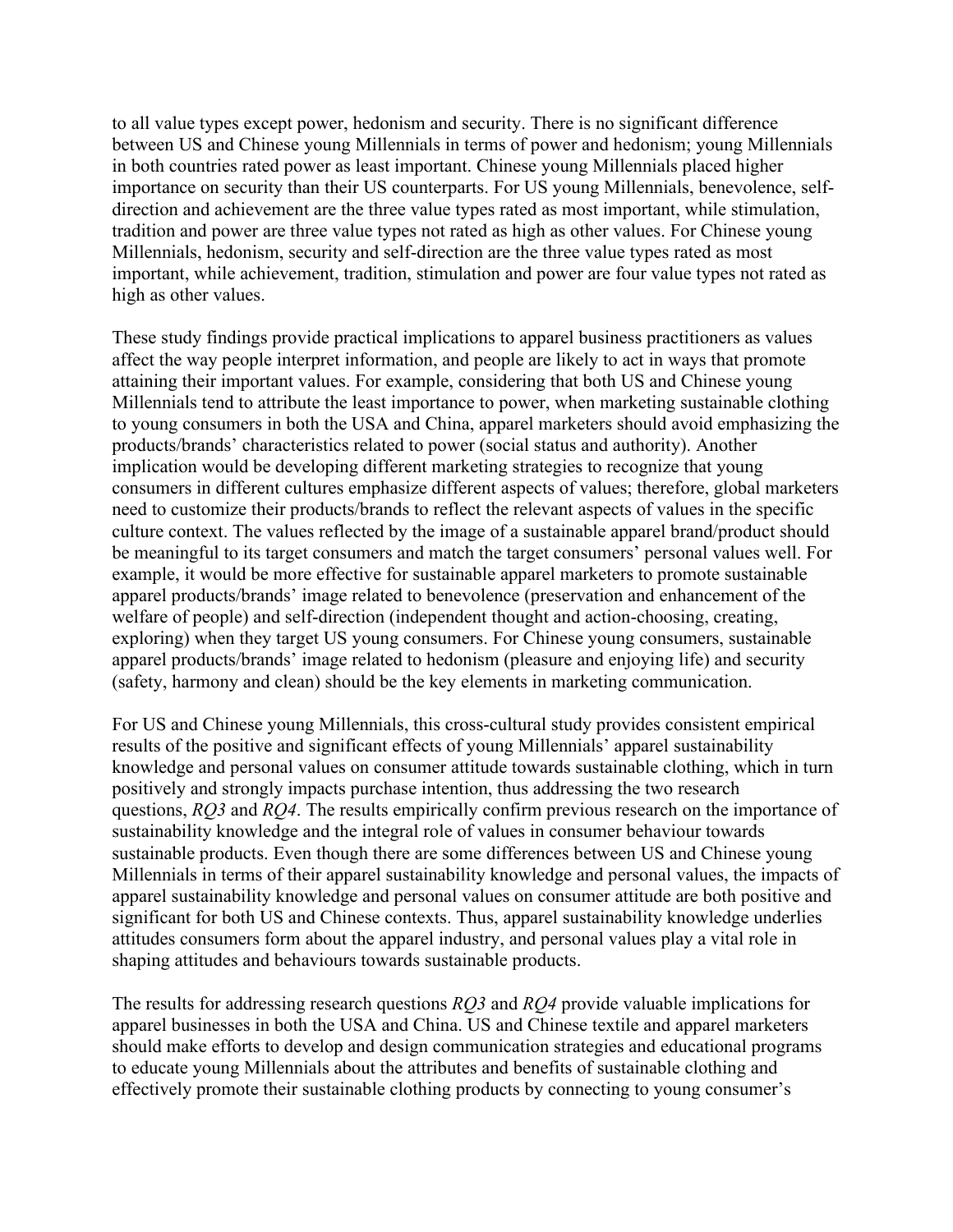beliefs, values and lifestyle. Considering the essential role of apparel sustainability knowledge in consumer's sustainable behaviour, apparel firms in the USA and China may need to focus on developing some educational strategies in their sustainable apparel products marketing in hopes of enhancing Millennials' willingness to purchase sustainable apparel. For example, literature provided ideas to increase consumer purchase intention such as using attractive hangtags on garments in retail stores and extensive editorial space in catalogues to inform consumers about the people who make the products (Dickson, 2000; Hyllegard *et al.*, 2014). A recent study by Bezençon and Etemad-Sajadi (2015) indicated that sustainable labels contribute to product/brand positioning by improving consumer perception of ethicality, which indirectly increases retail patronage and business performance. Regarding the integral role of personal values in consumer's sustainable behaviour, it is important for apparel marketers to position their sustainable products with values that align with personal values the target consumers attach most. Literature indicates, for most of Schwartz values, greater importance of the values in consumers' mind leads to consumers' increased positive beliefs about and attitudes towards socially responsible business practices (Dickson and Littrell, 1996; Ma and Lee, 2012). Moreover, due to the fact that values are deeply rooted within cultural contexts, it is necessary to investigate values from a cultural perspective. In addition, there is a need for social and institutional changes to promote values that facilitate environmentally and socially responsible behaviours. This goal calls for a long-term approach for public policy makers and educators in the USA and China.

### **Limitations and recommendations for future study**

Several limitations in the study provide opportunities for future research. First, generalization of the research findings is limited because of the use of a sample of current college students within a limited geographical location in the USA and China. Although the majority of young Millennials are in college, caution should be used in generalizing the findings of this study to the young Millennial population as a whole. The sample is also biased in that it reflects a more highly educated portion of the young Millennial population. Less-educated young Millennial consumers' thoughts may not be represented here. Future research may use a random sample that is more heterogeneous in terms of geographic location and educational level to confirm the findings. Second, this study surveyed younger Millennials; however, future research should be conducted with older Millennials and to identify the differences between younger and older Millennials. Moreover, future research could include other generational cohorts to understand the different cohorts' sustainable apparel consumption behaviours.

Third, this study examined US and Chinese young consumers' sustainable clothing consumer behaviours. A natural next step based on the current study could be including other countries (such as India, Bangladesh and Thailand) to investigate how young consumers in other countries perceive sustainable clothing. As population growth and economic development are dramatically driving consumption in India (World Business Council for Sustainable Development, 2008), sustainable consumption and production in India is emerging as a key issue there. Bangladesh has been a top manufacturer of textile and apparel products in recent years (International Trade Administration – US Department of Commerce, 2019); however, the country is at the same time experiencing serious environmental deterioration. Sustainable products and sustainable consumption behaviour will be a future focus for Bangladesh. For Thailand, a sustainability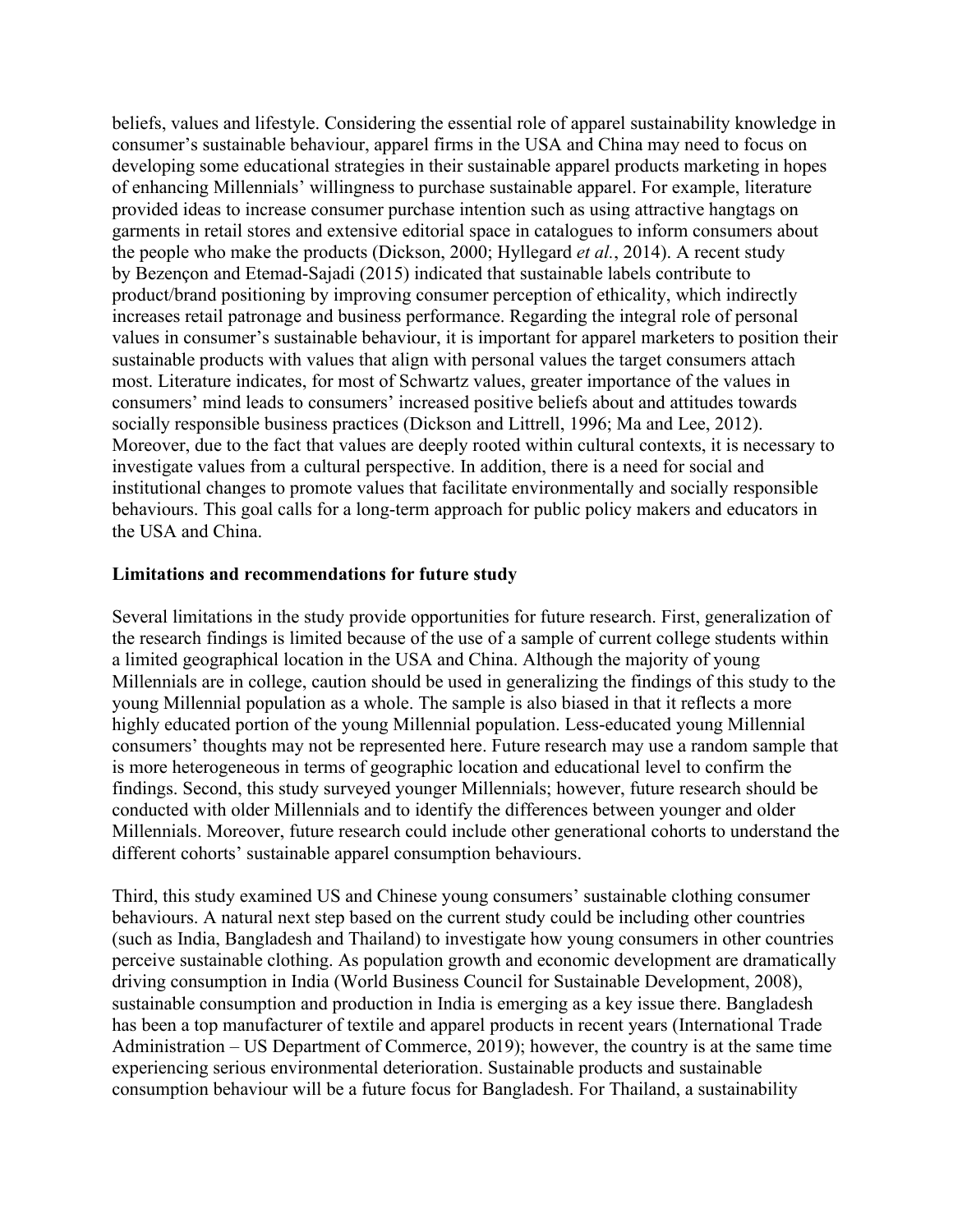mindset has long taken root in the country (United Nations Department of Economic and Social Affairs, 2017). We hope to investigate sustainable consumer behaviour in more countries. Finally, there is a need to investigate the role of Hofstede's cultural dimensions and other cultural contexts (e.g. ethnicity and where people live) in impacting consumer attitude and behaviour towards sustainable products.

## **References**

Ajzen, I. and Fishbein, M. (1980), Understanding Attitudes and Predicting Social Behavior, Prentice-Hall, Englewood Cliffs, NJ.

Bardi, A. and Schwartz, S.H. (2003), "*Values and behavior: strength and structure of relations*", Personality and Social Psychology Bulletin, Vol. 29 No. 10, pp. 1207-1220.

Bezençon, V. and Etemad-Sajadi, R. (2015), "*The effect of a sustainable label portfolio on consumer perception of ethicality and retail patronage*", International Journal of Retail & Distribution Management, Vol. 43 Nos 4/5, pp. 314-328.

Cai, Y. and Shannon, R. (2012), "*Personal values and mall shopping behaviour: the mediating role of intention among Chinese consumers*", International Journal of Retail & Distribution Management, Vol. 40 No. 4, pp. 290-318.

Callaghan, T., Rochat, P., Lillard, A., Claux, M.L., Odden, H., Itakura, S., Tapanya, S. and Singh , S. (2005), "*Synchrony in the onset of mental-state reasoning*", Psychological Science, Vol. 16 No. 5, pp. 378-384.

Caniato, F., Caridi, M., Crippa, L. and Moretto, A. (2012), "*Environmental sustainability in fashion supply chains: an exploratory case based research*", International Journal of Production Economics, Vol. 135 No. 2, pp. 659-670.

Cerini, M. (2016), "*Shanghai startup sets an eco-friendly model for China's clothing wholesalers*", 14 March, available at: [www.forbes.com/sites/mariannacerini/2016/03/14/shanghai-start-up-sets-an-eco-friendly](http://www.forbes.com/sites/mariannacerini/2016/03/14/shanghai-start-up-sets-an-eco-friendly-model-for-chinas-clothing-wholesalers/#2aaffdc71db8)[model-for-chinas-clothing-wholesalers/#2aaffdc71db8](http://www.forbes.com/sites/mariannacerini/2016/03/14/shanghai-start-up-sets-an-eco-friendly-model-for-chinas-clothing-wholesalers/#2aaffdc71db8) (accessed 23 August 2017).

Chan, R.Y.K. (2001), "*Determinants of Chinese consumers' green purchase behavior*", Psychology and Marketing, Vol. 18 No. 4, pp. 389-413.

Chang, H.J. and Watchravesringkan, K. (2018), "*Who are sustainably minded apparel shoppers? An investigation to the influencing factors of sustainable apparel consumption*", International Journal of Retail & Distribution Management, Vol. 46 No. 2, pp. 148-162.

Chung, K.Y., Eichenseher, J.W. and Taniguchi, T. (2008), "*Ethical perceptions of business students: differences between East Asia and the USA and among 'Confucian' cultures*", Journal of Business Ethics, Vol. 79 No. 1, pp. 121-132.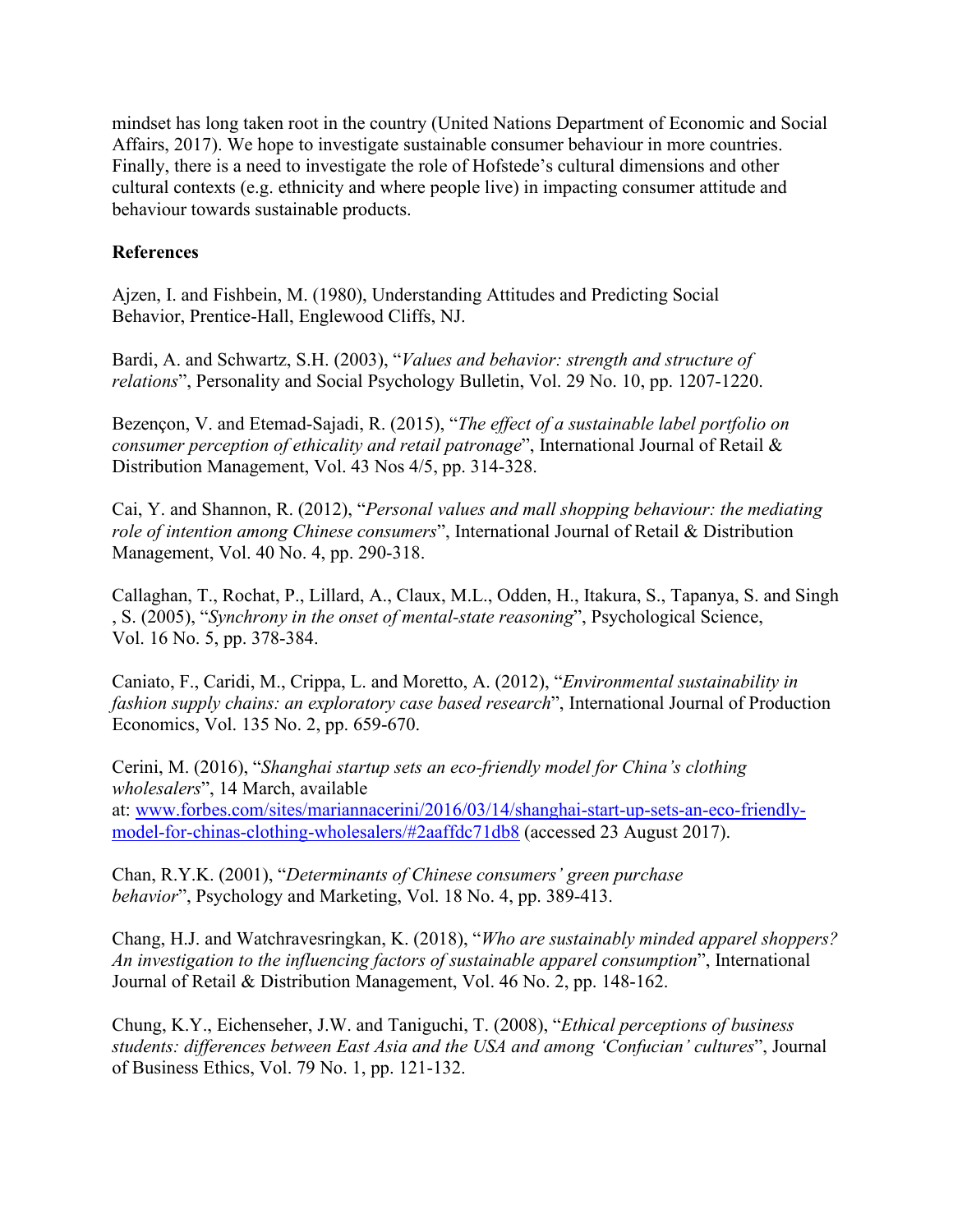Conley, P. (2015), "*Doing good and doing well: the advantages of corporate social responsibility*", available at: [www.npd.com/wps/portal/npd/us/news/tips-trends](http://www.npd.com/wps/portal/npd/us/news/tips-trends-takeaways/doing-good-and-doing-well/#.WVqAb3tx6os.email)[takeaways/doing-good-and-doing-well/#.WVqAb3tx6os.email](http://www.npd.com/wps/portal/npd/us/news/tips-trends-takeaways/doing-good-and-doing-well/#.WVqAb3tx6os.email) (accessed 3 July 2017).

Connell, K.Y.H. (2010), "*Internal and external barriers to eco-conscious apparel acquisition*", International Journal of Consumer Studies, Vol. 34 No. 3, pp. 279-286.

Cowan, K. and Kinley, T. (2014), "*Green spirit: consumer empathies for green apparel*", International Journal of Consumer Studies, Vol. 38 No. 5, pp. 493-499.

DeVellis, R.F. (2003), Scale Development: Theory and Applications, Sage Publications, Thousand Oaks, CA.

Dickson, M.A. (2000), "*Personal values, beliefs, knowledge, and attitudes relating to intentions to purchase apparel from socially responsible businesses*", Clothing and Textiles Research Journal, Vol. 18 No. 1, pp. 19-30.

Dickson, M.A. and Littrell, M.A. (1996), "*Socially responsible behaviour: values and attitudes of the alternative trading organisation consumer*", Journal of Fashion Marketing and Management: An International Journal, Vol. 1 No. 1, pp. 50-69.

Dickson, M.A., Loker, S. and Eckman, M. (2009), Social Responsibility in the Global Apparel Industry, Fairchild Books, New York, NY.

do Paço, A., Shiel, C. and Alves, H. (2019), "*A new model for testing green consumer behaviour*", Journal of Cleaner Production, Vol. 207, pp. 998-1006.

do Paço, A., Alves, H., Shiel, C. and Filho, W.L. (2013), "*Development of a green consumer behaviour model*", International Journal of Consumer Studies, Vol. 37 No. 4, pp. 414-421.

Euromonitor International (2016), "*Global changemakers: real market impact of empowered consumers*", available at: [http://go.euromonitor.com/white-paper-industry-2016-Global-](http://go.euromonitor.com/white-paper-industry-2016-Global-Changemakers-Market-Impact-Empowered-Consumers.html)[Changemakers-Market-Impact-Empowered-Consumers.html](http://go.euromonitor.com/white-paper-industry-2016-Global-Changemakers-Market-Impact-Empowered-Consumers.html) (accessed 26 August 2017).

Ferraro, G.P. (2005), The Cultural Dimension of International Business, Pearson Prentice Hall, Upper Saddle River, NJ.

Fishbein, M. (1963), "*An investigation of the relationships between beliefs about an object and the attitude toward that object*", Human Relations, Vol. 16 No. 3, pp. 233-239.

Fishbein, M. and Ajzen, I. (1975), Belief, Attitude, Intention, and Behavior: An Introduction to Theory and Research, Addison-Wesley, Reading, MA.

Follows, S.B. and Jobber, D. (2000), "*Environmentally responsible purchase behaviour: a test of a consumer model*", European Journal of Marketing, Vol. 34 Nos 5/6, pp. 723-746.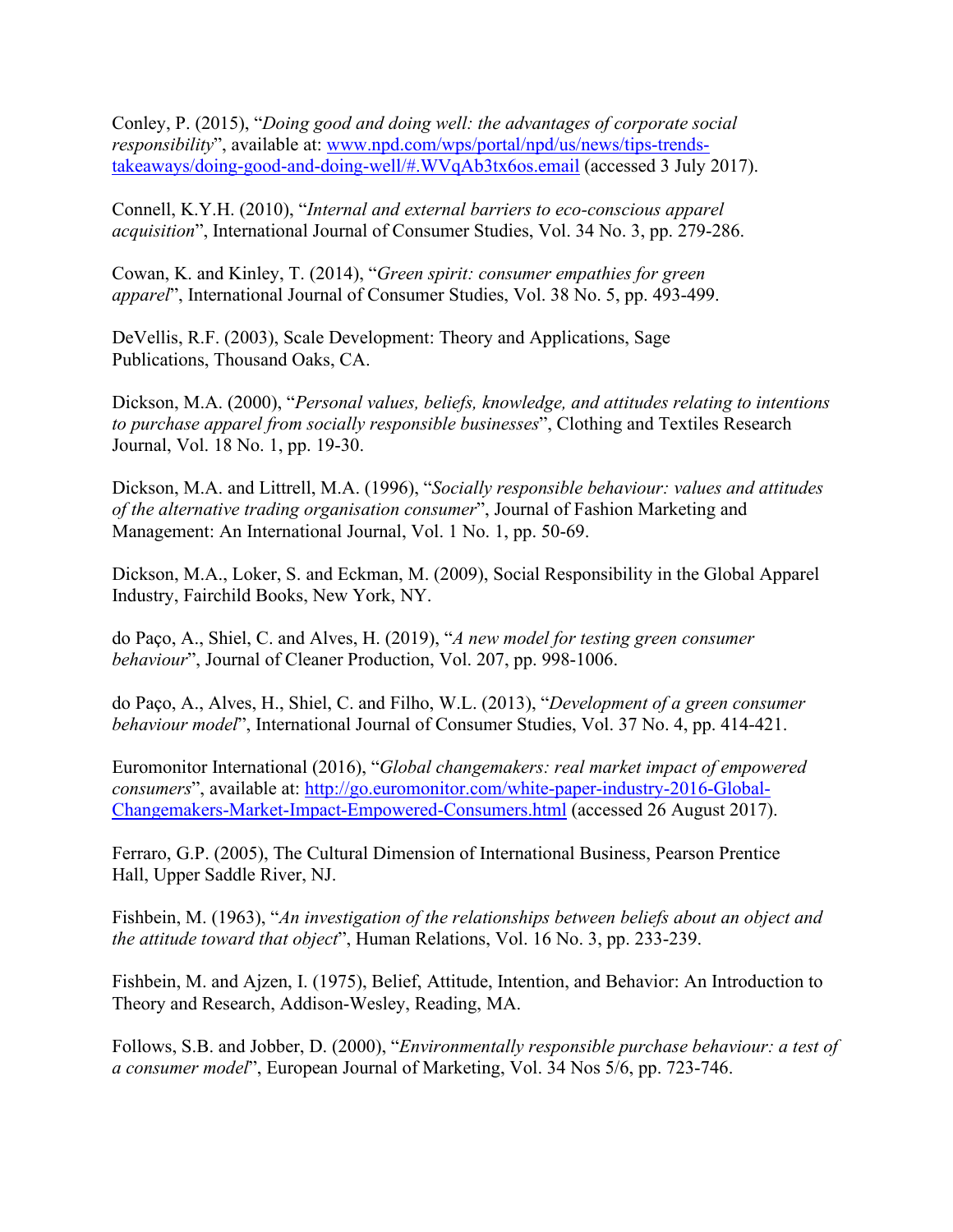Fornell, C. and Larcker, D.F. (1981), "*Evaluating structural equation models with unobservable variables and measurement error*", Journal of Marketing Research, Vol. 18 No. 1, pp. 39-50.

Gam, H.J. (2011), "*Are fashion-conscious consumers more likely to adopt eco-friendly clothing?*", Journal of Fashion Marketing and Management: An International Journal, Vol. 15 No. 2, pp. 178-193.

Gam, H.J. and Banning, J. (2011), "*Addressing sustainable apparel design challenges with problem-based learning*", Clothing and Textiles Research Journal, Vol. 29 No. 3, pp. 202-215.

Gazzola, P., Colombo, G., Pezzetti, R. and Nicolescu, L. (2017), "*Consumer empowerment in the digital economy: availing sustainable purchasing decisions*", Sustainability, Vol. 9 No. 5, p. 693.

Geng, D., Liu, J. and Zhu, Q. (2017), "*Motivating sustainable consumption among Chinese adolescents: an empirical examination*", Journal of Cleaner Production, Vol. 141, pp. 315-322.

Goldman Sachs Group (2017), "*Millennials: coming of age*", available at: [www.goldmansachs.com/our-thinking/pages/millennials/](http://www.goldmansachs.com/our-thinking/pages/millennials/) (accessed 3 July 2017).

Goworek, H., Fisher, T., Cooper, T., Woodward, S. and Hiller, A. (2012), "*The sustainable clothing market: an evaluation of potential strategies for UK retailers*", International Journal of Retail & Distribution Management, Vol. 40 No. 12, pp. 935-955.

Grankvist, G., Lekedal, H. and Marmendal, M. (2007), "*Values and eco‐ and fair‐trade labelled products*", British Food Journal, Vol. 109 No. 2, pp. 169-181.

Hall, A. and Towers, N. (2017), "*Understanding how Millennial shoppers decide what to buy: digitally connected unseen journeys*", International Journal of Retail & Distribution Management, Vol. 45 No. 5, pp. 498-517.

Harris, F., Roby, H. and Dibb, S. (2016), "*Sustainable clothing: challenges, barriers and interventions for encouraging more sustainable consumer behaviour*", International Journal of Consumer Studies, Vol. 40 No. 3, pp. 309-318.

Henninger, C.E., Alevizou, P.J. and Oates, C.J. (2016), "*What is sustainable fashion?*", Journal of Fashion Marketing and Management: An International Journal, Vol. 20 No. 4, pp. 400-416.

Heo, J. and Muralidharan, S. (2019), "*What triggers young Millennials to purchase eco-friendly products? The interrelationships among knowledge, perceived consumer effectiveness, and environmental concern*", Journal of Marketing Communications, Vol. 25 No. 4, pp. 421-437.

Hill, J. and Lee, H.H. (2012), "*Young generation Y consumers' perceptions of sustainability in the apparel industry*", Journal of Fashion Marketing and Management: An International Journal, Vol. 16 No. 4, pp. 477-491.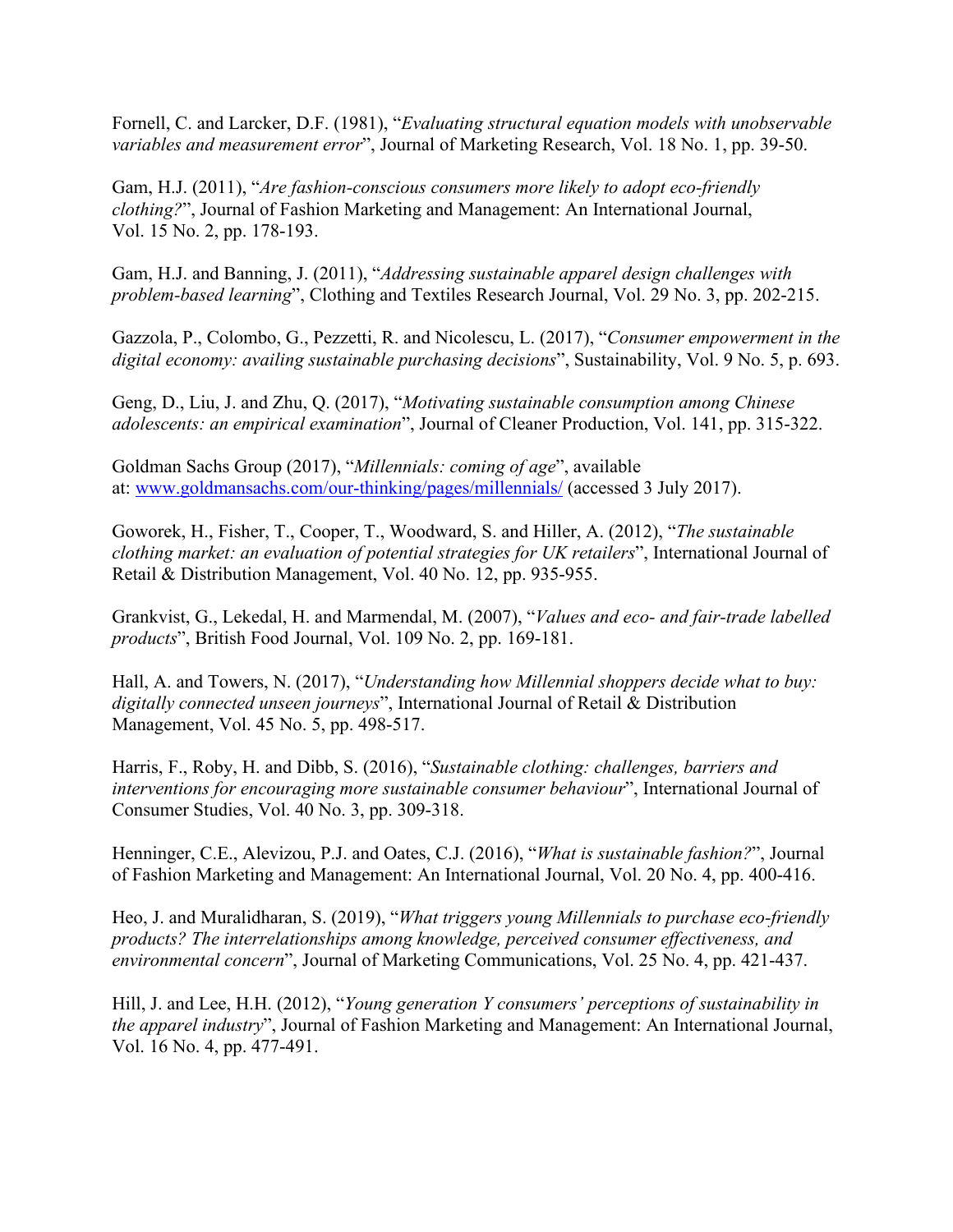Hiller, A. and Woodall, T. (2019), "*Everything flows: a pragmatist perspective of trade-offs and value in ethical consumption*", Journal of Business Ethics, Vol. 157 No. 4, pp. 893-912.

Hofstede, G. (1980), Culture's Consequences: International Differences in Work-related Values, Sage, Beverly Hills, CA.

Hofstede, G. (1991), Cultures and Organizations: Software of the Mind, McGraw-Hill, London.

Hofstede, G. and Bond, M.H. (1988), "*The Confucius connection: from cultural roots to economic growth*", Organizational Dynamics, Vol. 16 No. 4, pp. 5-21.

Homer, P.M. and Kahle, L.R. (1988), "*A structural equation test of the value-attitude-behavior hierarchy*", Journal of Personality and Social Psychology, Vol. 54 No. 4, pp. 638-646.

Hwang, C.G., Lee, Y.-A. and Diddi, S. (2015), "*Generation Y's moral obligation and purchase intentions for organic, fair-trade, and recycled apparel products*", International Journal of Fashion Design, Technology and Education, Vol. 8 No. 2, pp. 97-107.

Hyllegard, K.H., Ogle, J.P. and Yan, R.-N. (2014), "*College students' responses to prosocial marketing claims on apparel hang tags*", Journal of Fashion Marketing and Management: An International Journal, Vol. 18 No. 3, pp. 269-283.

International Trade Administration – US Department of Commerce (2019), "*Trade data – US imports and exports of textiles and apparel*", available at: <https://otexa.trade.gov/msrpoint.htm> (accessed 15 January 2019).

Jacobs, K., Petersen, L., Hörisch, J. and Battenfeld, D. (2018), "*Green thinking but thoughtless buying? An empirical extension of the value-attitude-behaviour hierarchy in sustainable clothing*", Journal of Cleaner Production, Vol. 203, pp. 1155-1169.

Jensen, B.B. (2002), "*Knowledge, action and pro-environmental behaviour*", Environmental Education Research, Vol. 8 No. 3, pp. 325-334.

Joergens, C. (2006), "*Ethical fashion: myth or future trend?*", Journal of Fashion Marketing and Management, Vol. 10 No. 3, pp. 360-371.

Kang, J., Liu, C. and Kim, S.-H. (2013), "*Environmentally sustainable textile and apparel consumption: the role of consumer knowledge, perceived consumer effectiveness and perceived personal relevance*", International Journal of Consumer Studies, Vol. 37 No. 4, pp. 442-452.

Kelloway, E.K. (1998), Using LISREL for Structural Equation Modeling: A Researcher's Guide, Sage Publications, Thousand Oaks, CA.

Ko, B.S. and Jin, B. (2017), "*Predictors of purchase intention toward green apparel products: a cross-cultural investigation in the USA and China*", Journal of Fashion Marketing and Management: An International Journal, Vol. 21 No. 1, pp. 70-87.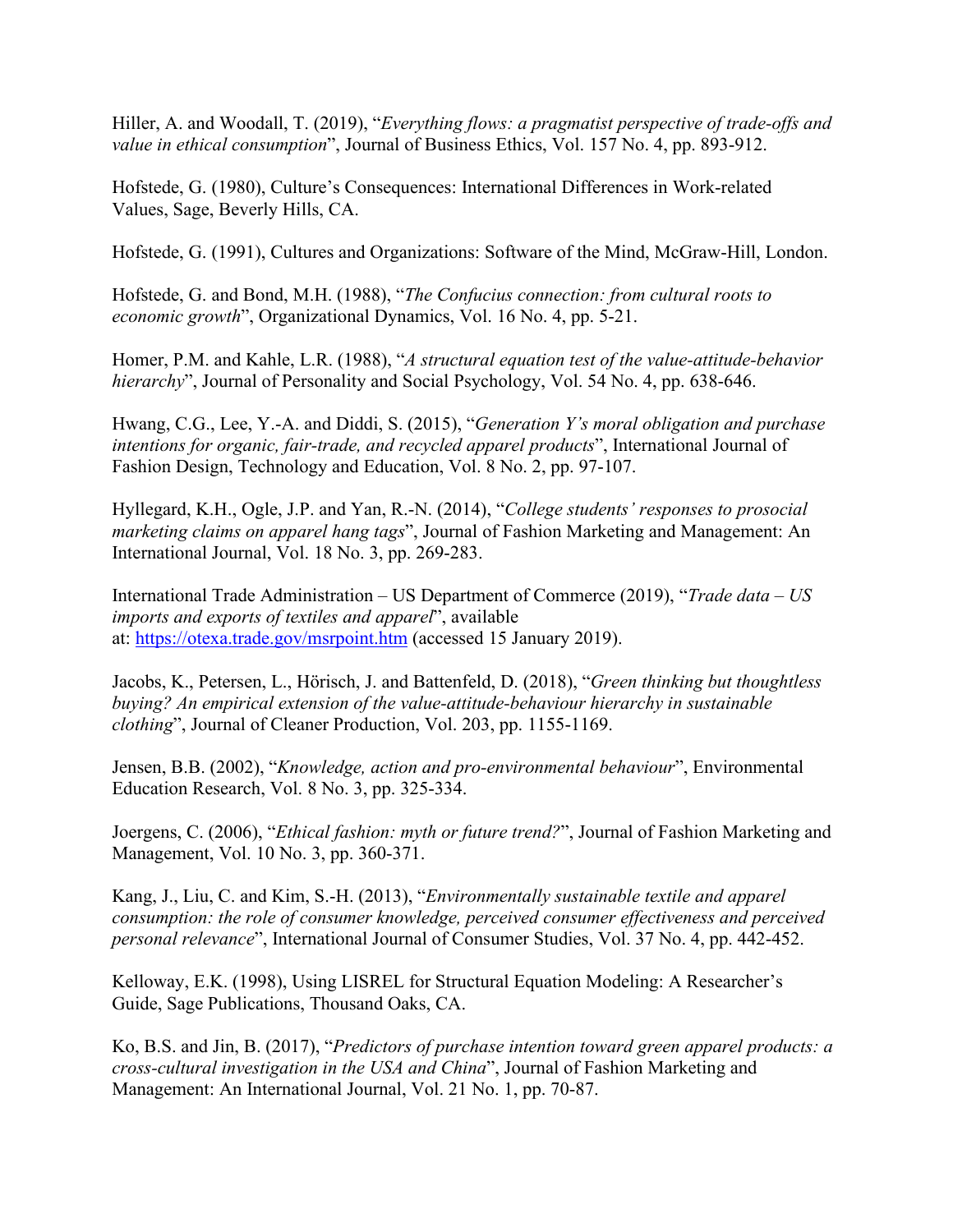Kolk, A., Hong, P. and Van Dolen, W. (2010), "*Corporate social responsibility in China: an analysis of domestic and foreign retailers' sustainability dimensions*", Business Strategy and the Environment, Vol. 19 No. 5, pp. 289-303.

Kozar, J.M. and Hiller Connell, K.Y. (2010), "*Socially responsible knowledge and behaviors: Comparing upper- vs. lower-classmen*", College Student Journal, Vol. 44 No. 2, pp. 279-293.

Ladhari, R. and Tchetgna, N.M. (2015), "*The influence of personal values on Fair Trade consumption*", Journal of Cleaner Production, Vol. 87, pp. 469-477.

Lam, S. (2017), "*Why India and China may be the solution to the world's fast fashion crisis*", 22 September, available at: [www.forbes.com/sites/lamsharon/2017/09/22/why-india-and-china](http://www.forbes.com/sites/lamsharon/2017/09/22/why-india-and-china-may-be-the-solution-to-the-worlds-fast-fashion-crisis/#5bc73adf104f)[may-be-the-solution-to-the-worlds-fast-fashion-crisis/#5bc73adf104f](http://www.forbes.com/sites/lamsharon/2017/09/22/why-india-and-china-may-be-the-solution-to-the-worlds-fast-fashion-crisis/#5bc73adf104f) (accessed 20 September 2018).

Li, B. and Wu, K. (2017), "*Environmental management system adoption and the operational performance of firm in the textile and apparel industry of China*", Sustainability, Vol. 9 No. 6, p. 992.

Liu, W., Oosterveer, P. and Spaargaren, G. (2016), "*Promoting sustainable consumption in China: a conceptual framework and research review*", Journal of Cleaner Production, Vol. 134, pp. 13-21.

Lundblad, L. and Davies, I.A. (2016), "*The values and motivations behind sustainable fashion consumption*", Journal of Consumer Behaviour, Vol. 15 No. 2, pp. 149-162.

McDonald, S., Oates, C., Thyne, M., Alevizou, P. and McMorland, L.-A. (2009), "*Comparing sustainable consumption patterns across product sectors*", International Journal of Consumer Studies, Vol. 33 No. 2, pp. 137-145.

McNeill, L. and Moore, R. (2015), "*Sustainable fashion consumption and the fast fashion conundrum: fashionable consumers and attitudes to sustainability in clothing choice*", International Journal of Consumer Studies, Vol. 39 No. 3, pp. 212-222.

Ma, Y.J. and Lee, H.-H. (2012), "*Understanding consumption behaviours for fair trade non-food products: focusing on self-transcendence and openness to change values*", International Journal of Consumer Studies, Vol. 36 No. 6, pp. 622-634.

Mitchell, A.A. and Olson, J.C. (1981), "*Are product attribute beliefs the only mediator of advertising effects on brand attitude?*", Journal of Marketing Research, Vol. 18 No. 3, pp. 318- 332.

Muralidharan, S. and Xue, F. (2016), "*Personal networks as a precursor to a green future: a study of 'green' consumer socialization among young Millennials from India and China*", Young Consumers, Vol. 17 No. 3, pp. 226-242.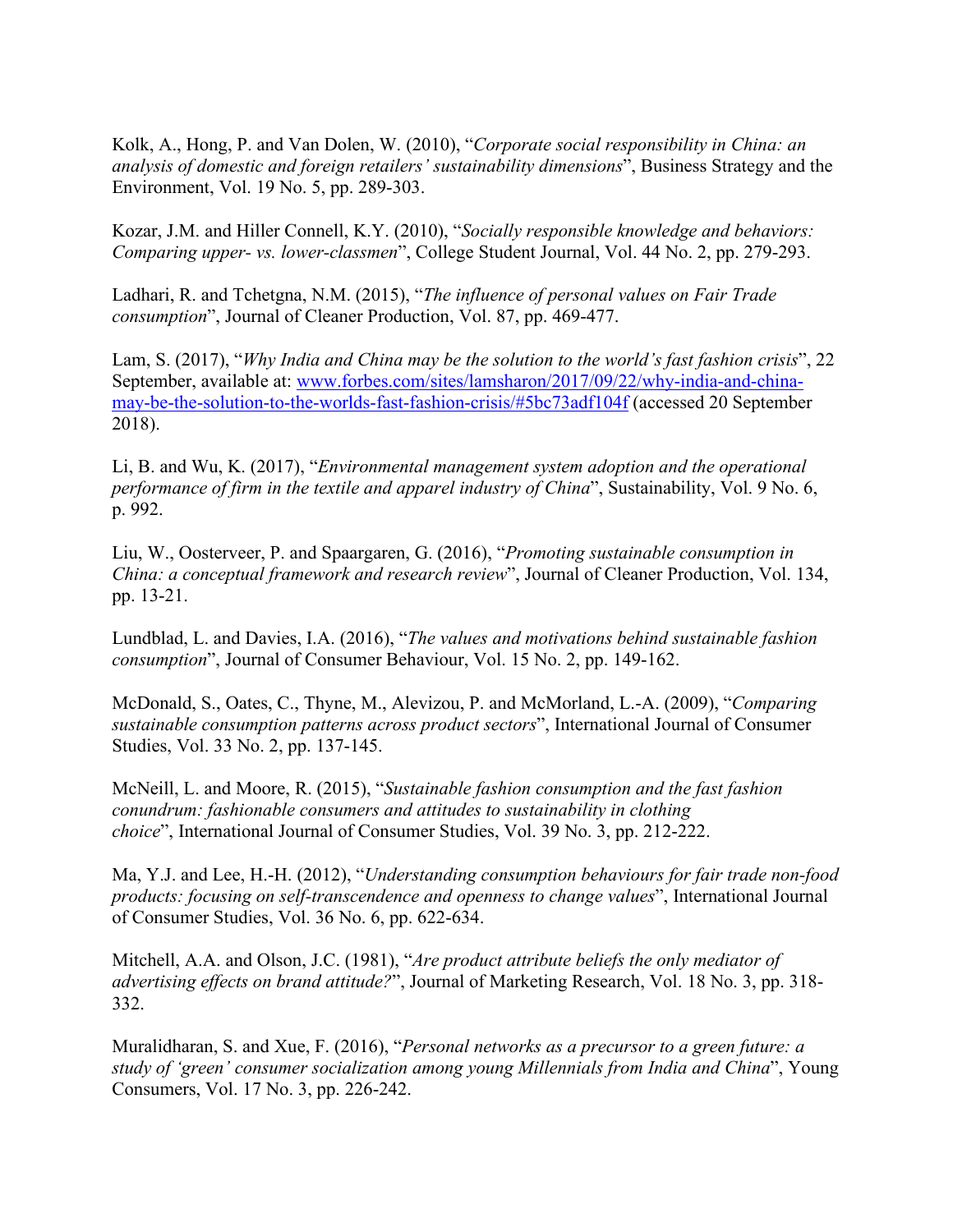Nielsen (2015), "*The sustainability imperative: new insights on consumer expectations*", available at: [www.nielsen.com/content/dam/nielsenglobal/dk/docs/global](http://www.nielsen.com/content/dam/nielsenglobal/dk/docs/global-sustainability-report-oct-2015.pdf)[sustainability-report-oct-2015.pdf](http://www.nielsen.com/content/dam/nielsenglobal/dk/docs/global-sustainability-report-oct-2015.pdf) (accessed 26 August 2017).

Nielsen (2016), "*The keys to unclocking the Millennial mindset*", 7 September, available at: [www.nielsen.com/us/en/insights/news/2016/keys-to-unlocking-the-millennial](http://www.nielsen.com/us/en/insights/news/2016/keys-to-unlocking-the-millennial-mindset.html)[mindset.html](http://www.nielsen.com/us/en/insights/news/2016/keys-to-unlocking-the-millennial-mindset.html) (accessed 3 July 2017).

O'Cass, A. and Choy, E. (2008), "*Studying Chinese generation Y consumers' involvement in fashion clothing and perceived brand status*", Journal of Product & Brand Management, Vol. 17 No. 5, pp. 341-352.

O'Cass, A. and Siahtiri, V. (2013), "*In search of status through brands from western and Asian origins: examining the changing face of fashion clothing consumption in Chinese young adults*", Journal of Retailing and Consumer Services, Vol. 20 No. 6, pp. 505-515.

O'Cass, A. and Siahtiri, V. (2014), "*Are young adult Chinese status and fashion clothing brand conscious?*", Journal of Fashion Marketing and Management: An International Journal, Vol. 18 No. 3, pp. 284-300.

Park, H. and Kim, Y.-K. (2016), "*Proactive versus reactive apparel brands in sustainability: influences on brand loyalty*", Journal of Retailing and Consumer Services, Vol. 29, pp. 114-122.

Paul, J., Modi, A. and Patel, J. (2016), "*Predicting green product consumption using theory of planned behavior and reasoned action*", Journal of Retailing and Consumer Services, Vol. 29, pp. 123-134.

Podoshen, J.S., Li, L. and Zhang, J. (2011), "*Materialism and conspicuous consumption in China: a cross-cultural examination*", International Journal of Consumer Studies, Vol. 35 No. 1, pp. 17-25.

Ritch, E.L. (2015), "*Consumers interpreting sustainability: moving beyond food to fashion*", International Journal of Retail & Distribution Management, Vol. 43 No. 12, pp. 1162- 1181.

Rothenberg, L. and Matthews, D. (2017), "*Consumer decision making when purchasing ecofriendly apparel*", International Journal of Retail & Distribution Management, Vol. 45 No. 4, pp. 404-418.

Schroeder, P. (2014), "*Assessing effectiveness of governance approaches for sustainable consumption and production in China*", Journal of Cleaner Production, Vol. 63 No. SC, pp. 64- 73.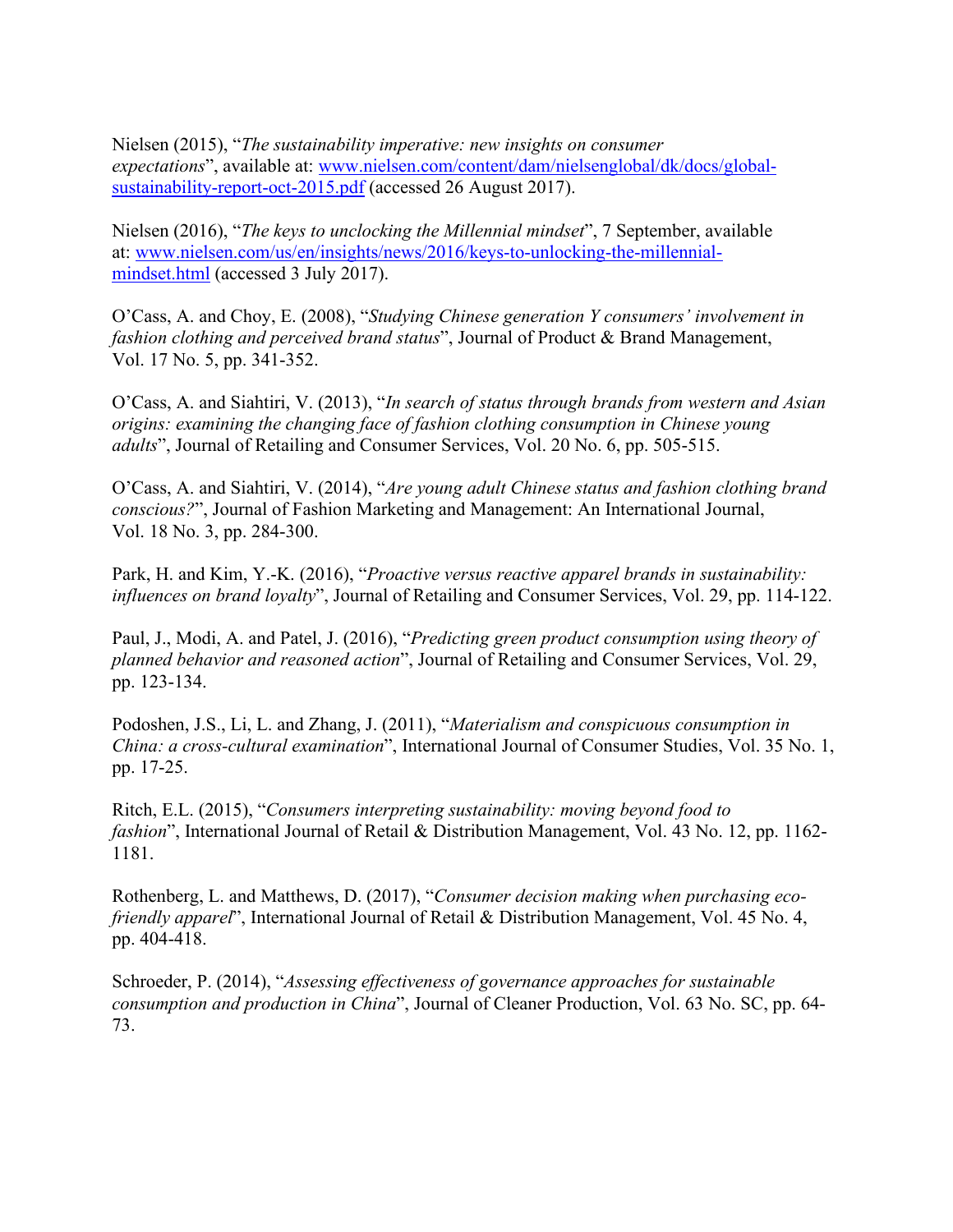Schwartz, S.H. (1992), "Universals in the content and structure of values: theoretical advances and empirical tests in 20 countries", in Zanna, M.P. (Ed.), Advances in Experimental Social Psychology, Vol. 25, Academic Press, San Diego, CA, pp. 1-65.

Schwartz, S.H. (1994), "*Are there universal aspects in the structure and contents of human values?*", Journal of Social Issues, Vol. 50 No. 4, pp. 19-45.

Schwartz, S.H. and Bilsky, W. (1987), "*Toward a universal psychological structure of human values*", Journal of Personality and Social Psychology, Vol. 53 No. 3, pp. 550-562.

Schwartz, S.H. and Sagiv, L. (1995), "*Identifying culture-specifics in the content and structure of values*", Journal of Cross-Cultural Psychology, Vol. 26 No. 1, pp. 92-116.

Seock, Y.K. and Lin, C. (2011), "*Cultural influence on loyalty tendency and evaluation of retail store attributes*", International Journal of Retail & Distribution Management, Vol. 39 No. 2, pp. 94-113.

Sharma, R. and Jha, M. (2017), "*Values influencing sustainable consumption behaviour: exploring the contextual relationship*", Journal of Business Research, Vol. 76, pp. 77-88.

Shen, B., Wang, Y., Lo, C.K.Y. and Shum, M. (2012), "*The impact of ethical fashion on consumer purchase behavior*", Journal of Fashion Marketing and Management: An International Journal, Vol. 16 No. 2, pp. 234-245.

Solomom, M. (2015), "*The Millennial customer has \$200 billion to spend (but wants a new style of customer service)*", available at: [www.forbes.com/sites/micahsolomon/2015/01/21/the](http://www.forbes.com/sites/micahsolomon/2015/01/21/the-millennial-customer-has-arrived-has-200-billion-to-spend-and-wants-a-new-style-of-customer-service/#6ba5a6813e29)[millennial-customer-has-arrived-has-200-billion-to-spend-and-wants-a-new-style-of-customer](http://www.forbes.com/sites/micahsolomon/2015/01/21/the-millennial-customer-has-arrived-has-200-billion-to-spend-and-wants-a-new-style-of-customer-service/#6ba5a6813e29)[service/#6ba5a6813e29](http://www.forbes.com/sites/micahsolomon/2015/01/21/the-millennial-customer-has-arrived-has-200-billion-to-spend-and-wants-a-new-style-of-customer-service/#6ba5a6813e29) (accessed 20 June 2017).

Song, M. (2017), "*In China, making a fashion statement*", 24 April, available at: <https://blogs.ei.columbia.edu/2017/04/24/in-china-making-a-fashion-statement/> (accessed 20 September 2018).

Statista (2019), "*Global apparel market size projections from 2012 to 2025, by region (in billion US dollars)*", available at: [www.statista.com/statistics/279757/apparel-market-size-projections](http://www.statista.com/statistics/279757/apparel-market-size-projections-by-region/)[by-region/](http://www.statista.com/statistics/279757/apparel-market-size-projections-by-region/) (accessed 20 January 2019).

Stern, P.C., Kalof, L., Dietz, T. and Guagnano, G.A. (1995), "*Values, beliefs, and proenvironmental action: attitude formation toward emergent attitude objects*", Journal of Applied Social Psychology, Vol. 25 No. 18, pp. 1611-1636.

Su, J. (2013), "*Strategic sourcing in the textile and apparel industry*", Industrial Management & Data Systems, Vol. 113 No. 1, pp. 23-38.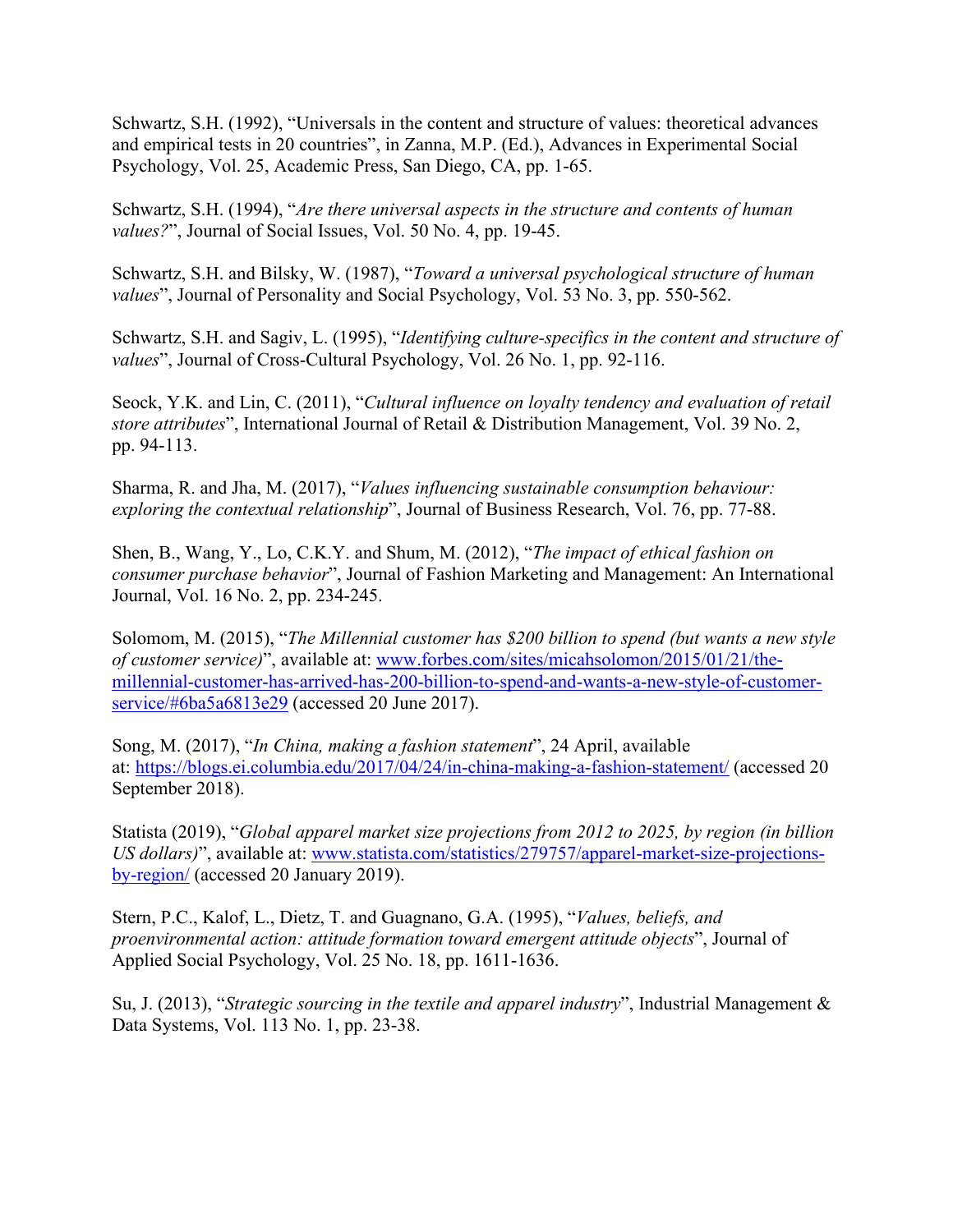Sweeney, J.C., Soutar, G.N. and Johnson, L.W. (1999), "*The role of perceived risk in the qualityvalue relationship: a study in a retail environment*", Journal of Retailing, Vol. 75 No. 1, pp. 77- 105.

Thøgersen, J. and Ölander, F. (2002), "*Human values and the emergence of a sustainable consumption pattern: a panel study*", Journal of Economic Psychology, Vol. 23 No. 5, pp. 605- 630.

US Census Bureau (2017), "*International data base*", available at: [www.census.gov/data](http://www.census.gov/data-tools/demo/idb/informationGateway.php)[tools/demo/idb/informationGateway.php](http://www.census.gov/data-tools/demo/idb/informationGateway.php) (accessed 23 May 2018).

United Nations (2015), "*Global sustainable development report 2015 edition*", available at: <https://sustainabledevelopment.un.org/globalsdreport/> (accessed 15 January 2019).

United Nations Department of Economic and Social Affairs (2017), "*Sustainable development knowledge platform – Thailand*", available at: <https://sustainabledevelopment.un.org/memberstates/thailand> (accessed 15 January 2019).

Vermeir, I. and Verbeke, W. (2006), "*Sustainable food consumption: exploring the consumer 'Attitude – Behavioral Intention' gap*", Journal of Agricultural and Environmental Ethics, Vol. 19 No. 2, pp. 169-194.

Vermeir, I. and Verbeke, W. (2008), "*Sustainable food consumption among young adults in Belgium: theory of planned behaviour and the role of confidence and values*", Ecological Economics, Vol. 64 No. 3, pp. 542-553.

Vitell, S. (2015), "*A case for consumer social responsibility (CnSR): including a selected review of consumer ethics/social responsibility research*", Journal of Business Ethics, Vol. 130 No. 4, pp. 767-774.

Wang, H.H. (2017), "*The real reason Chinese Millennials are super consumers*", 27 March, available at: [www.forbes.com/sites/helenwang/2017/03/27/the-real-reason-chinese-millennials](http://www.forbes.com/sites/helenwang/2017/03/27/the-real-reason-chinese-millennials-are-super-consumers/#fc712294053d)[are-super-consumers/#fc712294053d](http://www.forbes.com/sites/helenwang/2017/03/27/the-real-reason-chinese-millennials-are-super-consumers/#fc712294053d) (accessed 20 September 2018).

Wang, Y. (2017), "*Consumer spending set to power future growth*", available at: [www.chinadaily.com.cn/china/2017twosession/2017-](https://www.chinadaily.com.cn/china/2017twosession/2017-03/06/content_28442468.htm) [03/06/content\\_28442468.htm](https://www.chinadaily.com.cn/china/2017twosession/2017-03/06/content_28442468.htm) (accessed 3 July 2017).

WGSN Insider (2016), "*The future of Chinese fashion? Going green*", 30 October, available at: [www.wgsn.com/blogs/the-future-of-chinese-fashion-going-green/#](http://www.wgsn.com/blogs/the-future-of-chinese-fashion-going-green/) (accessed 23 August 2017).

World Business Council for Sustainable Development (2008), "*Sustainable consumption facts and trends*", 14 November, available at: [www.wbcsd.org/Programs/People/Sustainable-](http://www.wbcsd.org/Programs/People/Sustainable-Lifestyles/Resources/Sustainable-consumption-facts-trends)[Lifestyles/Resources/Sustainable-consumption-facts-trends](http://www.wbcsd.org/Programs/People/Sustainable-Lifestyles/Resources/Sustainable-consumption-facts-trends) (accessed 15 January 2019).